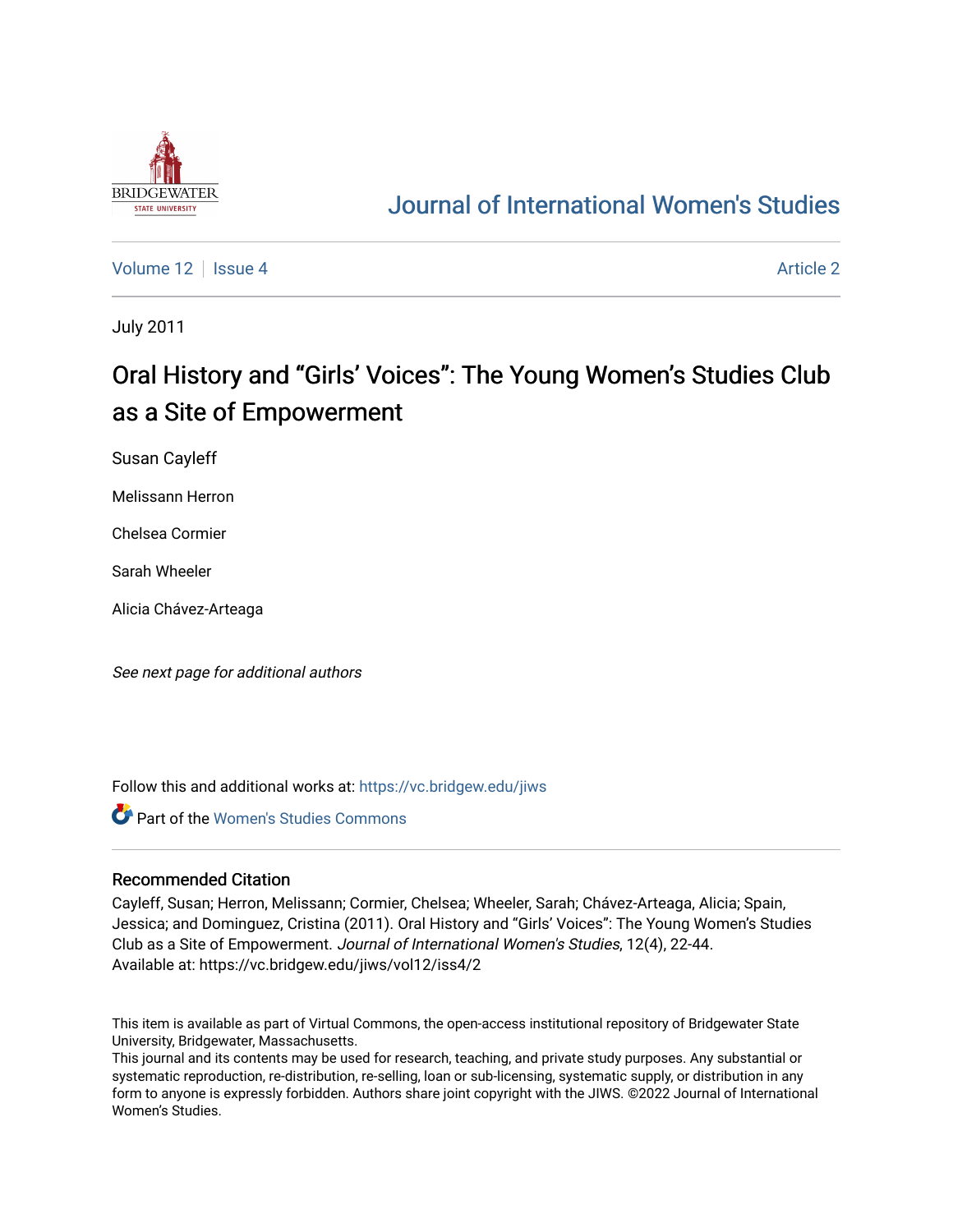## Oral History and "Girls' Voices": The Young Women's Studies Club as a Site of Empowerment

### Authors

Susan Cayleff, Melissann Herron, Chelsea Cormier, Sarah Wheeler, Alicia Chávez-Arteaga, Jessica Spain, and Cristina Dominguez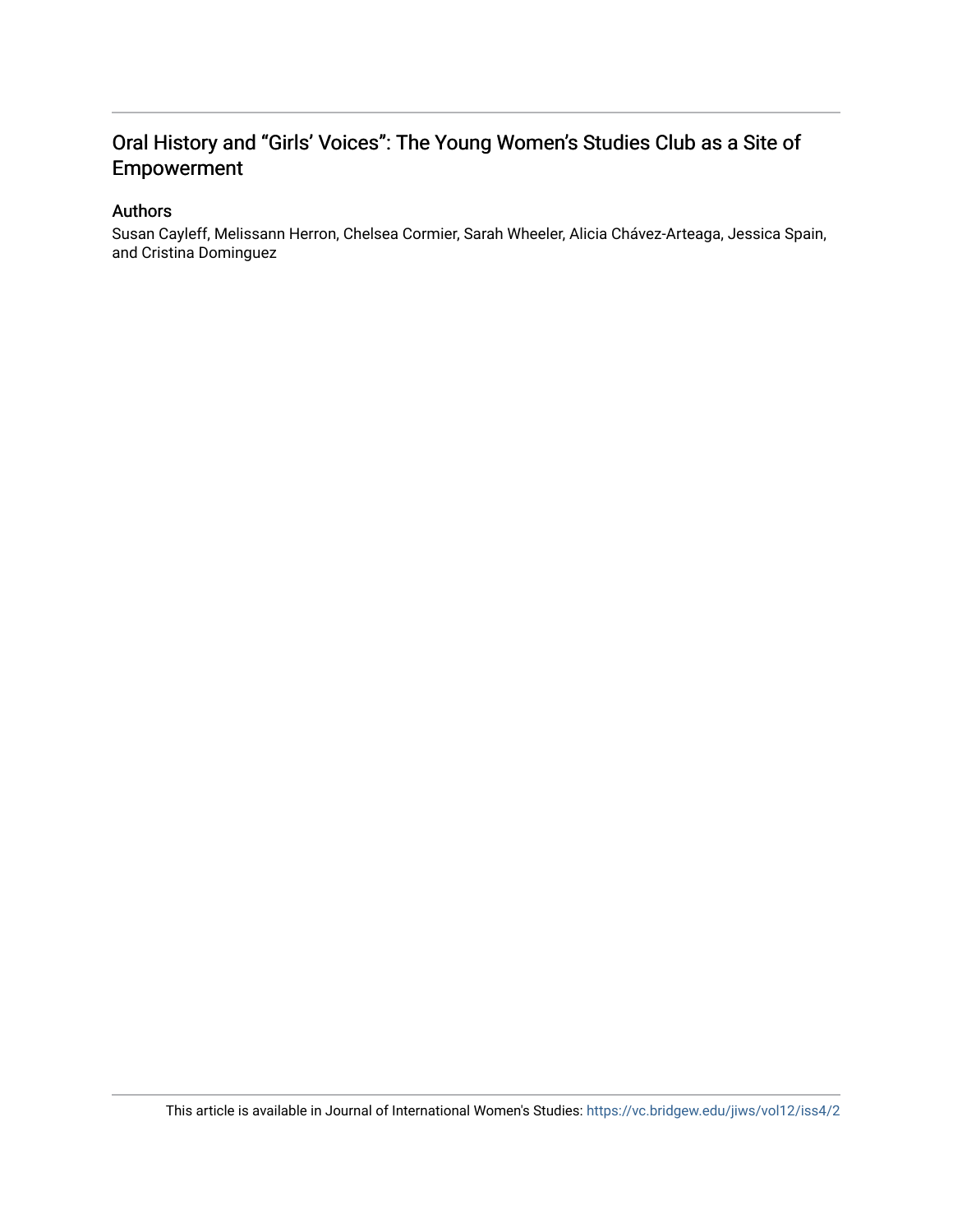This journal and its contents may be used for research, teaching and private study purposes. Any substantial or This journal and is refricting in the Cased Ion (Secretary, Racting, Chippinete Study of Hippses). Any substantial or<br>systematic reproduction, re-distribution, reselling, roan of Guidancentsing, systematic supply w distrib to anyone is expressly forbidden. ©2011 Journal of International Women's Studies.

## **Oral History and "Girls' Voices": The Young Women's Studies Club as a Site of Empowerment**

By Susan Cayleff, Melissann Herron, Chelsea Cormier, Sarah Wheeler, Alicia Chávez-Arteaga, Jessica Spain, and Cristina Dominguez.

#### **Abstract**

 *Girls' Voices* is a collaborative research project involving multi-tiered community-and university-based mentorship and a Young Women's Studies Club (YWSC) at Hoover High School in San Diego, California. Since its inception 15 years ago, the Club meets weekly and engages in activities that address the life circumstances and coming-of-age issues faced by its membership. Thirty-five to 45 students (95% female) attend weekly. They are a widely diverse population: new immigrants from various parts of the globe, and mostly lower-socioeconomic status Southern Californians of color (Mexican, Asian, and African-American). English is not the first language for several of the members.

*Girls' Voices* is a year-long participant-observer and oral history project conducted by key mentors with nine Club members. All activities were shared with interviewee's ideas, opinions and creative projects noted. At semester's end, one-on-one oral histories were conducted. These asked the girls to reflect on their: roles within their families; ethnic and racial identities; support networks, educational goals, non-school activities, and the impact of the YWSC on their self-perceptions and choices. This study adds considerably to the extant literature on immigrant daughter's experiences, girls of color coming of age, and the impact of multi-tiered mentoring within a feminist, raceconscious, and social justice framework.

The activities are aimed at: improving self-esteem, encouraging and modeling the completion of high school and college applications, embracing healthy living behaviors (recognizing and avoiding relationship violence; understanding LGBTQ issues, sexual awareness; breast cancer knowledge; eating habits that promote energy and health and avoid eating disorders), and creative activities that foster knowledge of women's history, self-expression, appreciation of positive role models, honoring cultural traditions, and collective efforts among club members. The study, and the multi-tiered mentorship central to its implementation, offers insights into the value of a feminist collaborative mentoring.

*Keywords:* Feminist mentoring; oral history; multiculturalism

#### **Introduction**

*Girls' Voices* is two-year long collaborative research project imbedded within the on-going activities and dynamics of the Young Women's Studies Club (YWSC) at Hoover High School in San Diego, California. Eight participants self-selected to: participate in all weekly Club activities with their mentor/researchers, engage in a 90 minute one-on-one interview with same, and be part of a follow-up focus group at the end of the research period. Our study explored issues germane to girls coming of age: multiculturalism, ethnic/racial and social class identities, familial and affectional relationships, self-esteem, the influence of feminist mentoring, and guided goal setting.

1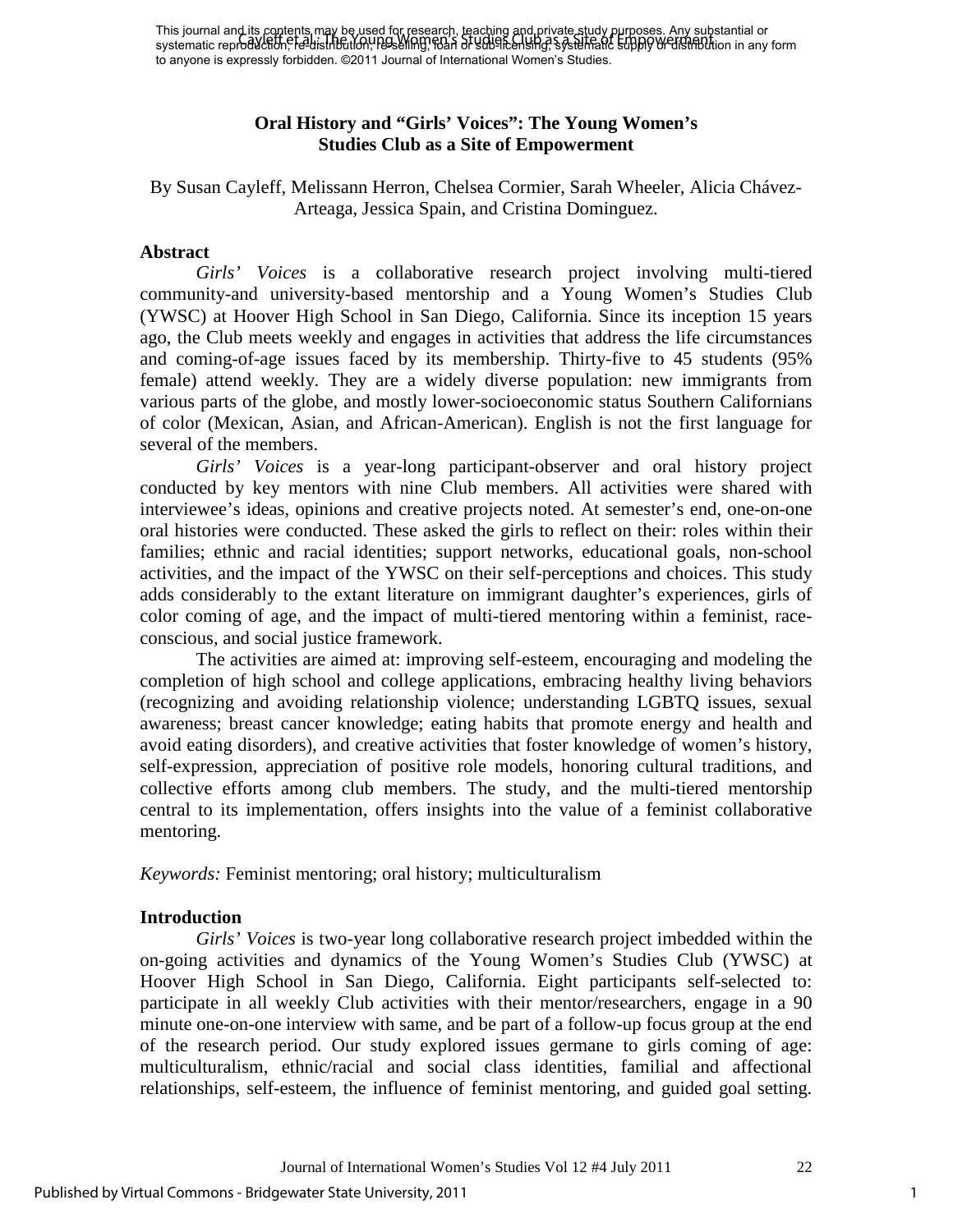We utilized the extant scholarly literature on girls negotiating young adulthood, oral history techniques and feminist methodology, pedagogical praxis, and analysis. Through these we offer insights into empowering mentoring and the value of learned self-respect for young women. Also examined in detail is the process of goal setting, both educationally and in one's life course. The organic nature of the *Girls' Voices* collaborative research project also evokes insights into feminist collaboration and the value of mentoring for mentors. To understand the genesis and approach to our study, a thorough understanding of the YWSC itself is essential, and it is where we begin.

## **Club History and Present Format**

## *The Origins and Mission of the Young Women's Studies Club (YWSC)*

The Department of Women's Studies at San Diego State University (SDSU), the oldest in the nation, began an innovative collaboration with nearby Hoover High School in San Diego in 1995. Hoover High is an inner-city public school located in City Heights with students from diverse ethnic, racial, international, and linguistic backgrounds (twenty-three different languages are spoken there, and newly arrived students come from sub-Saharan Africa, Southeast Asia, Central America, China, Russia, and the Middle East). Slightly over 2,000 students attend Hoover High. The ethnic composition of the school is as follows: 69.6% Hispanic; 14.1% African America; 12.3% Asian; 2.7% White, with other ethnicities all under 1%. Students who speak English fluently are 46.6% of the population, with English Learners at 36%. The languages of Englishlearners are (in order of predominance): Spanish, Vietnamese, Somali, Khmer/Cambodian, Arabic, etc. (California Department of Education [CDE], 2010a).

According to the "California Adequate Yearly Progress Report for 2009," Hoover fell below both the California Department of Education's English/Language Arts and math proficiency requirements (24.8% and 34.6% respectively); yet, it improved in English/Language Arts, math, and participation rates. In 2008-09 there were 680 students in Grade 9 but only 400 in Grade 12. This significant drop-off correlates with the school's 70% graduation rate, up from 63.6% in 2004/05 (CDE, 2010b).

Hoover High is situated within City Heights, an urban community that has benefited considerably from the vision and economic resources offered through the City Heights Educational Collaborative (CHEC). While the YWSC has flourished within this context, its growth, programming, and resources have been self-generated. The link began through an SDSU "Life Cycles of Women" class that visited Hoover to discuss girls' issues. The Hoover students' enthusiasm remained after this short-lived effort waned. Fostered by a former Women's Studies student, then teacher at Hoover, the YWSC took its current form in 1998 (Cayleff, 2010).

The Mission of The Young Women's Studies Club at Hoover High School is to empower young women and men eager to create a more just and feminist world. Through myriad settings, members participate in cultural events, discussions, creative activities, and self-exploration. At the center are issues of gender equity, honoring racial, ethnic, and geographical diversity among all social classes, acceptance of diverse sexualities, and promoting girls' and women's' self-esteem, healthy choices, and future goals (Cayleff et al., 2010).

*Collaboration and Mentoring as Central Components* 

2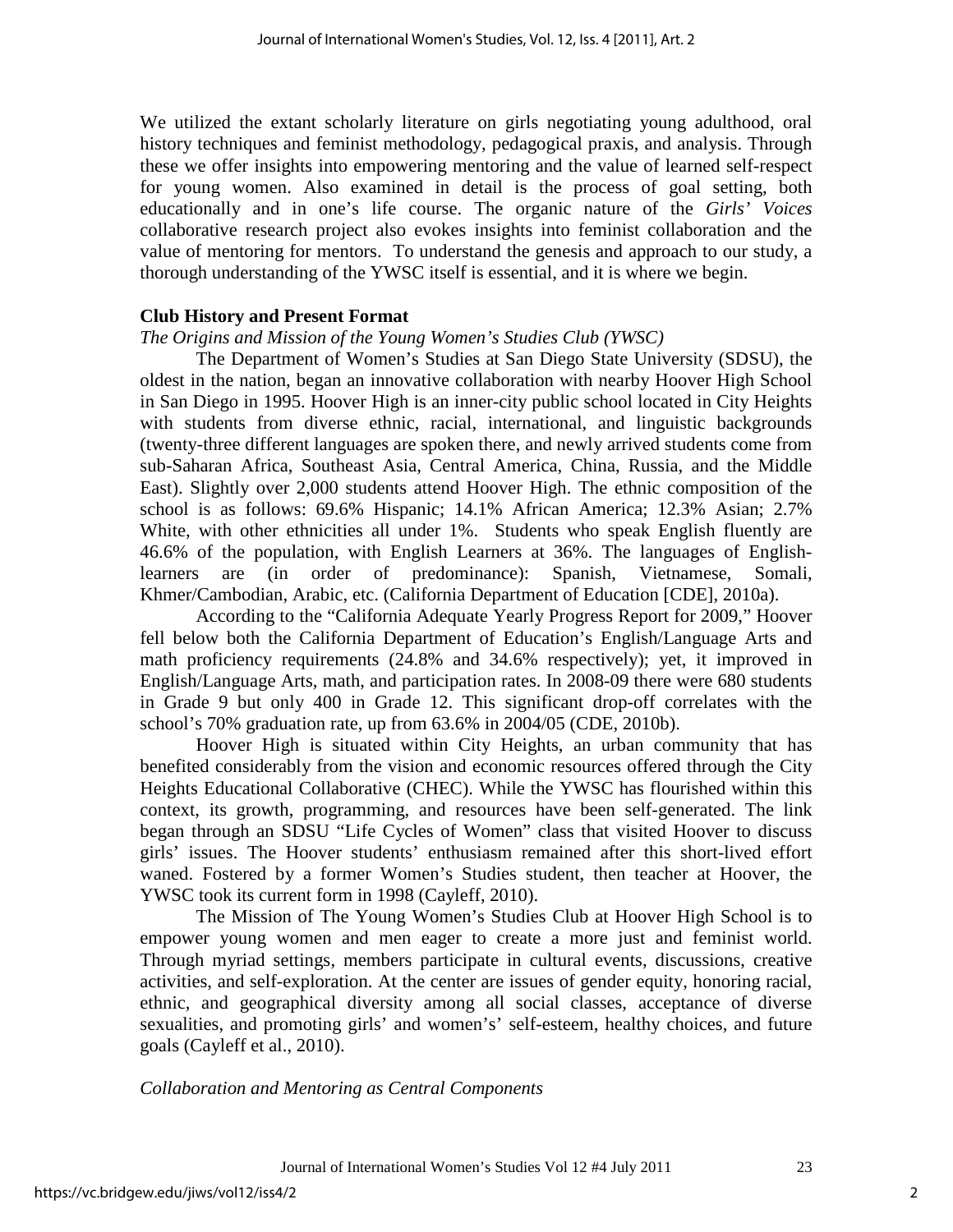Key to the YWSC is multi-tiered collaboration that bridges the academy and the community. This non-linear organization includes Club members, SDSU undergraduate and graduate mentors, a graduate student coordinator, Hoover High teacher/advisors, a Women's Studies professor and Club advisor/mentor, and the administrations of Hoover High and Women's Studies at SDSU. Twelve to 15 undergraduate Women's Studies students, through community-based service learning credit imbedded in their year-long *Women in American History* courses, supplement young women's and men's knowledge of feminist issues and introduce topics unfamiliar to them; all foreground Women's Studies. Experimental, feminist, multicultural, and non-dominant pedagogical practices are utilized to foster inclusive social change in a community-based classroom. Leadership roles are exchanged between/among seven levels of participants (described above) (Cayleff & LaGrotterria, 2007).

 Five major core programs and activities inform all that the Club does: *healthy choices/healthy living; developing life building and work skills; education: succeeding in school and preparation for post-secondary education; promoting the arts in education among underserved populations;* and *promoting cultural understanding* (Cayleff, 2010)*.*  Through cultural competency training, mentors are asked to critically examine their own privileges, reject the notion that there is one "right" experience or way of being, become effective listeners, offer non-judgmental encouragement and suggestions that are reasonable and promote self-esteem, and embrace the impact of their roles as mentors and role models (Cayleff et al., 2010).

The *Girls' Voices* project is a research endeavor that evolved from within the YWSC; this participant-observation and oral history study was made possible by the extant successful operations of the Club and the trust built amongst students and mentors. Before discussing the specifics of our project, we first provide an overview of relevant scholarship and provide a description of the significance of the multi-tiered mentoring upon which the Club depends.

#### **Literature Review**

## *Public Education and the Gender Gap*

Scholarship in the field of education and feminist pedagogy indicates a dearth of institutional support in educating young women. This is particularly true of young women of color and/or of low socio-economic status who face complex ethical and cultural issues and needs (American Association of University Women [AAUW], 1992, 2008; James, 1990; Warren-Sams, 2001). Formal education has consistently failed to provide young women with the attention and interactions with faculty and staff necessary to foster academic success and personal growth. Conversely, male students tend to interact more with faculty and adult peers, are praised more, called upon more often, and tend to dominate classroom discussions (AAUW, 1992; Sadker & Sadker, 2008; Weiss & Nicholson, 1998). This often results in girls falling behind their male classmates in key areas such as mathematics, science, and technology.

Compounding this situation is what Rosser (1998) has coined the chilly climate of the classroom. The curriculum in formal education is based within a gender-biased context that employs sexist language with a marked absence of the achievements, experiences, roles, and societal contributions of women (ibid; AAUW, 1992; Andrews & Ridenour, 2006; DeFrancisco & Palczewski, 2007; Einarsson & Granström, 2002; Miller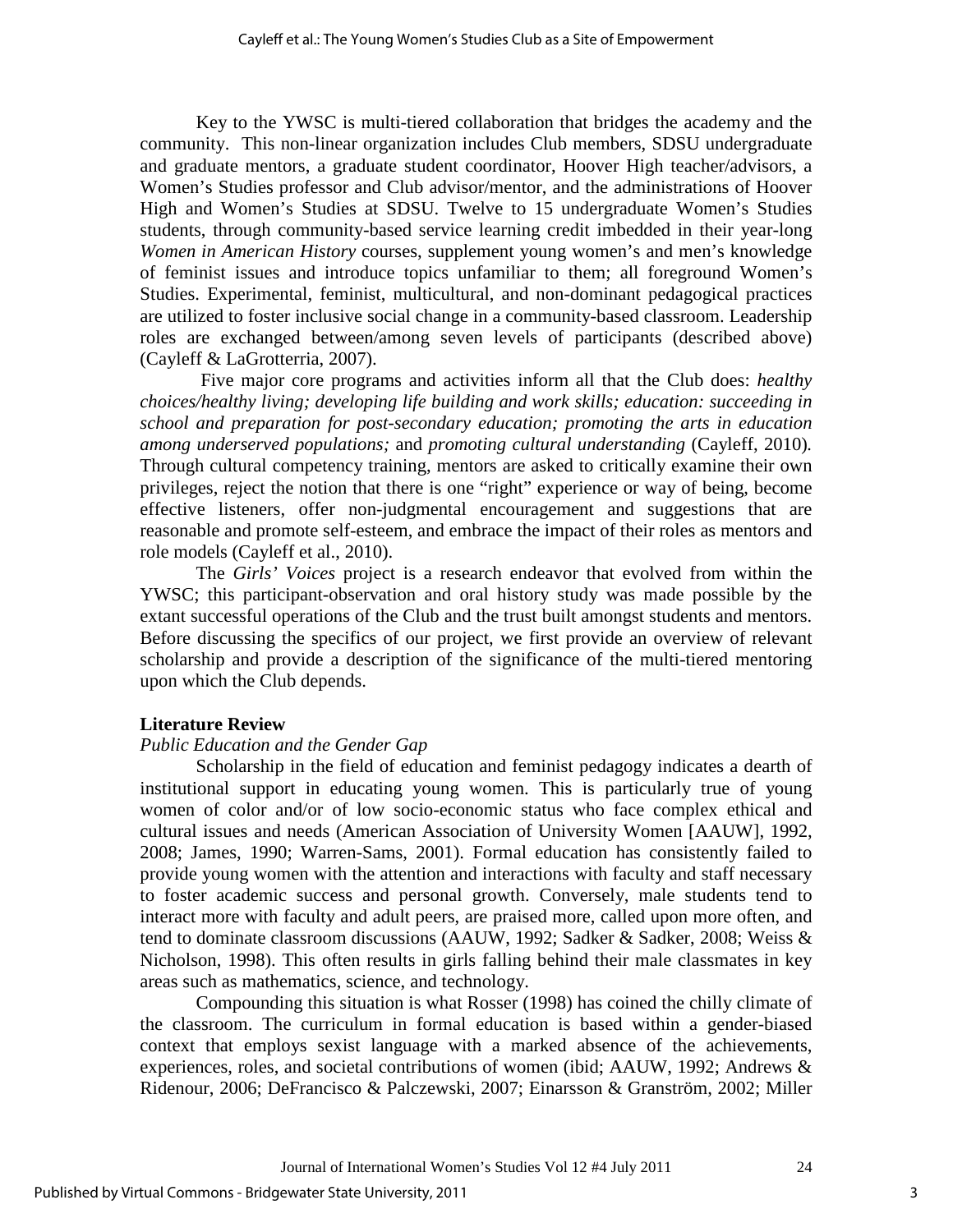& Swift, 1976; Sadker, Sadker, & Zittleman, 2008; Vahed, 1994; Weiss, 2001). As the landmark American Association for University Women report (1992) and its follow-up (2008) found, the classroom curriculum can "strengthen or decrease student motivation for engagement, effort, growth, and development through images it gives students about themselves and the world. When the curriculum does not reflect the diversity of students' lives and cultures it delivers an incomplete message" (AAUW, 1992, p. 3). As such, young women feel distant, indifferent, unengaged, and alienated from the classroom. This in turn leads to reduced participation, learning, and educational or personal development.

The classroom is not the only place that disadvantages young women. This atmosphere pervades school halls, cafeterias, and surrounding grounds. Adolescence and coming of age is a difficult time for all young people, but it can be particularly difficult and damaging for young women (Cavallo et al., 2006; Simmons, 2009). These combined forces are compounded by ubiquitous media images of "perfection" defined as White and slender, overtly sexual, and bound by familial duties. This confluence of pressures induces a marked increase in the aggression between young women (AAUW, 1992; Crick & Grotpeter, 1995; Vail, 2002). One can speculate this is because girls are encouraged to perceive their female peers as competitors for male attention and consequently critically examine the behaviors, appearance, and choices of other girls. Additionally, a lack of cultural competency that values traditions and ways of being dissimilar to their own can fuel hostilities between girls. The insidious nature of such covert aggression affects young girls on a psychological level and is just as harmful as physical intimidation and violence. As researchers note, it poisons the climate of the school and has a tremendous impact on grades and the self images of girls who are the victims of this aggression (Ophelia Project, 2007; Vail, 2002). Recent scholarship illustrates a likely association between being bullied and increased suicidal thoughts (Kim & Leventhal, 2008).

While these shortcomings in educational settings affect most, if not all, young women, young women of color and/or those from lower social economic status face additional hurdles. Just as sexism is embedded in language and interactions, so, too, is racism and classism (Boler & Zembylas, 2003). In addition to dealing with covert and overt racism, young women of color have fewer interactions with teachers and administrators than their White peers, and their dropout rates are higher compared to male peers of the same ethnic identity (AAUW, 1992, 2008; Boler & Zembylas, 2003; Nwora, 2005). Similarly, young women from low-income families encounter increasingly severe obstacles in formal education as socioeconomic status affects access to resources and education more than any other variable (AAUW, 1992, 2008; Maldonado, 2008). These young women face lower teacher expectations, limited school and personal resources, lack of adult support and modeling, and amplified familial demands resulting in increased dropout rates (ibid; Kirk & Okazawa-Rey, 2010).

These factors result in deleterious self-esteem and an educational achievement gap between female and male classmates. Young women do not emerge from school with the same levels of self-esteem, self-efficacy, or sense of empowerment as do young men (AAUW, 1992; Block & Weiss, 1993; Jhally & Kilbourne, 2000; Rosser, 1998; Sadker et al., 2008). As such, young women may lack resiliency and healthy identity development, future career or educational choices may be limited, access to means for self-actualization

4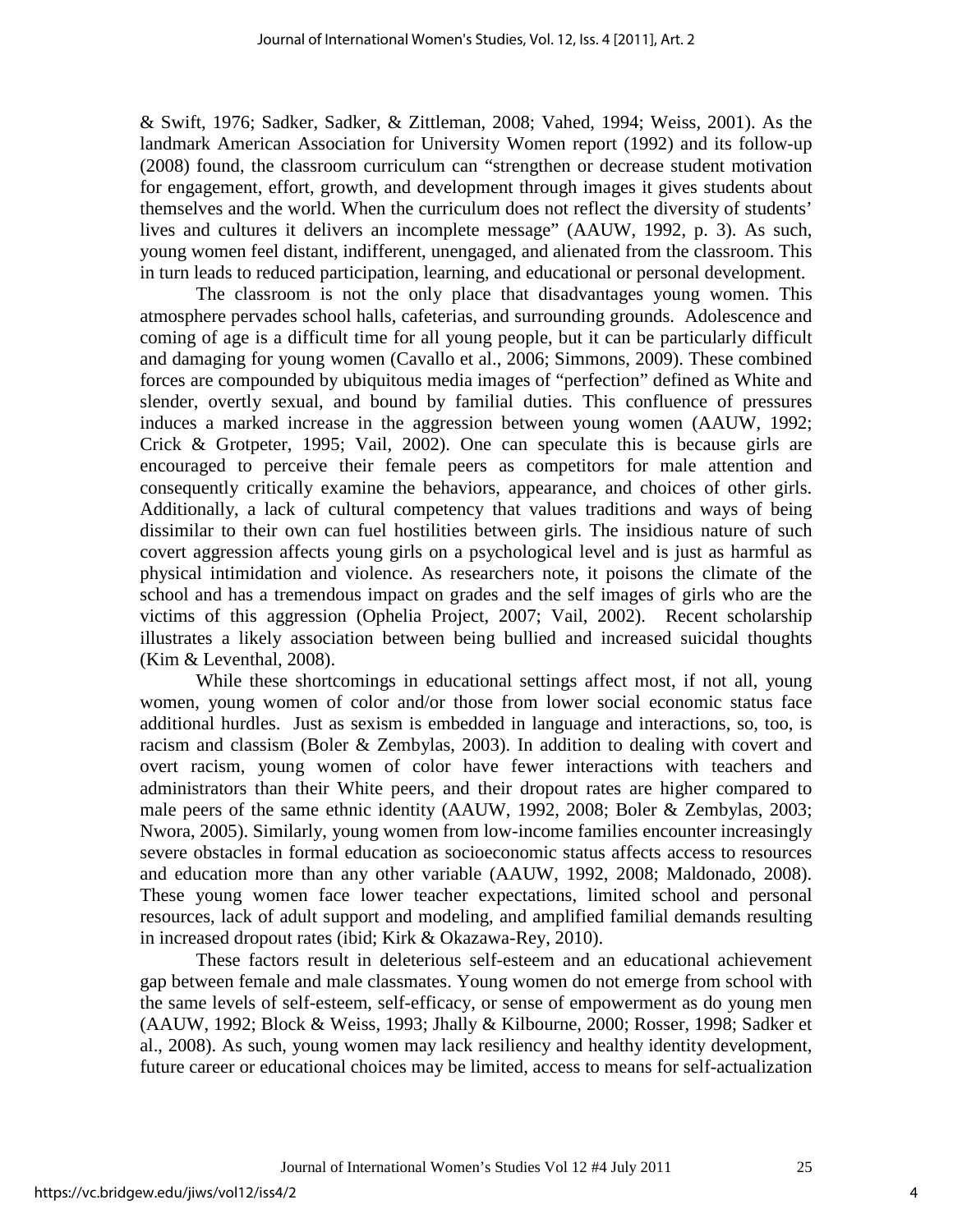may be closed off, and, most threateningly, young women may become subject to unhealthy, abusive adult relationships (Brown, 2004; Maldonado, 2008; Vail, 2002).

### *The YWSC at Hoover High School: Girls of Color and the Power of Mentoring*

The debilitating factors at play within the American public school system exist for the female student population at Hoover High. As a student body that is overwhelmingly of color, these students also face adversity and barriers resulting from racism and poverty. These institutionalized oppressions devalue students' skills and talents and fuel peer pressure to reject success by White standards (Warren-Sams, 2001). While the City Heights Education Collaborative seeks to ameliorate these disparities, Hoover High students come primarily from low-income families and neighborhoods which, more than any other variable, affects access, resources, and educational outcomes (ibid; Kirk & Okazawa-Rey, 2010). Taken together, these young women face particularly severe obstacles.

Mentoring programs, however, like the Young Women's Studies Club at Hoover High, have proven to be effective in working against these negative impacts (Berkey, Franzen, & Leitz, 2000; Brown, 2004; DuBois, Neville, Parra, & Pugh-Lilly, 2002; Johnson, 2007a; Johnson, 2007b; Maldonado et al., 2008; McCluskey, Noller, Lamoureux, & McCluskey, 2004). Stable adult support and modeling through mentoring are strongly linked to setting educational and career aspirations while fostering selfesteem and self-actualization (Bandura, Barbaranelli, Caprara, & Pastorelli, 2001; Majoribanks, 1986; Trice & Knapp, 1992). Mentoring programs offer these positive alternatives and provide mentees the ability to cultivate the behavioral and social characteristics necessary to become successful students and future adults (Coleman, 1988; Lee & Cramond, 1999; McCluskey et al., 2004; McLearn, Colasanto, Schoen, & Shapiro, 1998; Pinquart, Juang, & Silbereisen, 2004; Stanton-Salazar & Dornbusch, 1995). For students from these demographics, mentoring programs offer them a chance to shift away from and offset the negative impacts of the various intersecting social oppressions they face; they help strengthen confidence, academic success, and healthy identity formation.

The YWSC attempts to fill in the gaps in formal education. By utilizing theoretical and practical applications found in decolonizing pedagogy (Tejeda, Espinoza, & Guiterrez, 2003) social justice and feminist pedagogy (Cohee et al., 1998; Fisher, 2001; hooks, 1994; Keating, 2006; Rosser, 1998) and classroom equity (Ng, 2003), the YWSC works to ameliorate these inequities in formal education. Rosser (1998) notes that feminist pedagogy, such as that utilized by the YWSC, has the potential to empower girls insofar as "overcoming sexism as a barrier to learning and including more information about women in the curricular content are ways to begin to warm up the chilly climate" (p. 42). Through employing inclusive language (Rosser, 1998), highlighting the achievements and contributions of diverse women (AAUW, 1992; Sadker et al., 2008), and engaging with the Club's young women outside of a hierarchical power construct, the YWSC helps to educate, equip, and enable these young women to have a strong sense of self and make informed, empowering decisions about their futures.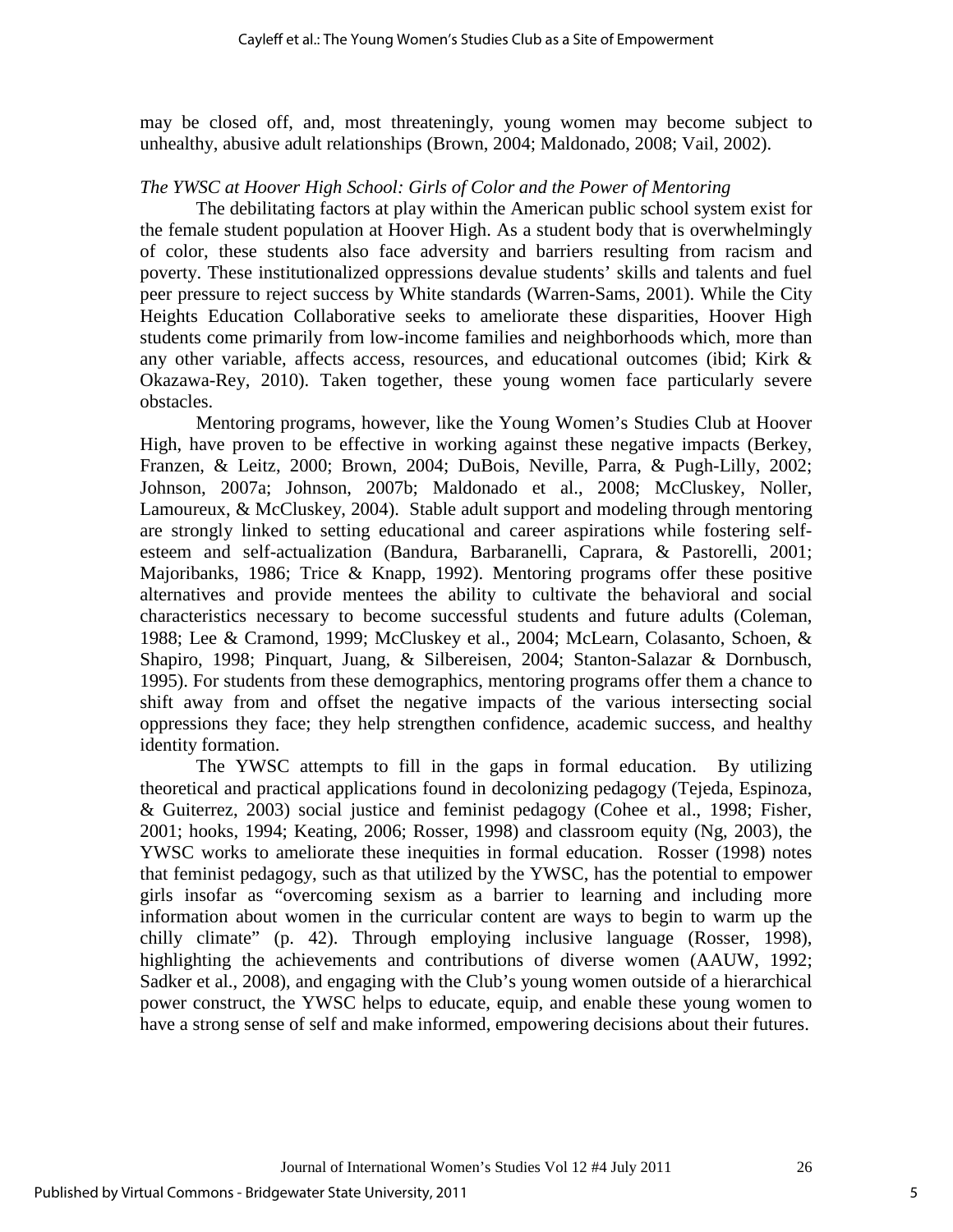#### **Club Structure and Pedagogy**

To fully situate our research within its proper context, details of the format, content, and internal organization of the Young Women's Studies Club are essential. Over time, a system of multi-tiered mentoring (previously described) has proven best suited for achieving the Club's goals and activities. At various points in the Club's history, Club officers have also been elected from and by the high school students, in response to both necessity and interest. The high school students' needs and desires are at the core of all decision-making and meeting planning; their interests, feedback, and ideas are continually elicited and become the genesis of the Club's weekly topics. This nonhierarchical approach to mentoring allows the Club's format to be both flexible and responsive.

The Community-Based Service Learning (CBSL) mentors play the most vital role in the Club's success. Each semester, seven to 12 undergraduate mentors selected from two upper-division women's history classes are given the opportunity to receive course credit for their CBSL time (a 20 hour commitment). Their participation is entirely elective, often motivated by identification with Hoover students, altruism, or their consideration of future career goals (for example, social work and teaching). Once mentors are selected from the pool of applicants, they are trained in cultural competency (Cayleff et al., 2010) and introduced to the basic principles of mentoring.

Their mentorship training is oriented towards realizing four distinct goals. First, mentors are informed that their role is to engage the students in discussing their lives, problems, and concerns, while simultaneously encouraging their individual agency and ability to make positive choices (Johnson, 2007; Maldonado et al., 2008). The second objective is to raise students' self-esteem and inspire high aspirations and expectations for themselves (Maldonado et al., 2008). The third goal is to act as positive role models, both personally and in their capacity as young adults obtaining a university-level education (ibid). Finally, mentors must help students question stereotypes about women, feminism, and gender roles, as well as exemplify what it means to be strong, selfrespecting, and socially aware young adults.

Both the creative and thematic activities of the Club are structured around four major core programs. The first emphasizes the students' abilities to make healthy choices and achieve healthy living. Often, guest speakers from the local community volunteer to visit the Club and speak about topics such as breast cancer awareness, maintaining healthy relationships, and making responsible and informed decisions about sexual activity and health. The second goal offers practical skills for working life by presenting workshops on budgeting, dressing for job interviews, and resume writing. The third focus reiterates the importance of education and helps the students prepare for post-secondary education by taking them on campus tours of local universities, allowing them to attend a college class, and guiding them through the process of college applications. The fourth objective seeks to counteract under-funded arts education by giving students opportunities for self-expression through zine-making, analyzing and creating posters on popular media constructions of women, and quilt-making. Finally, cultural understanding is promoted with speakers on "Understanding Muslim Women" and "Immigrant Daughters and Family expectations" and so on, given by Women's Studies faculty.

 The Club meets once a week during the high school students' half-hour lunch period throughout the school year (excluding holiday breaks and days reserved for the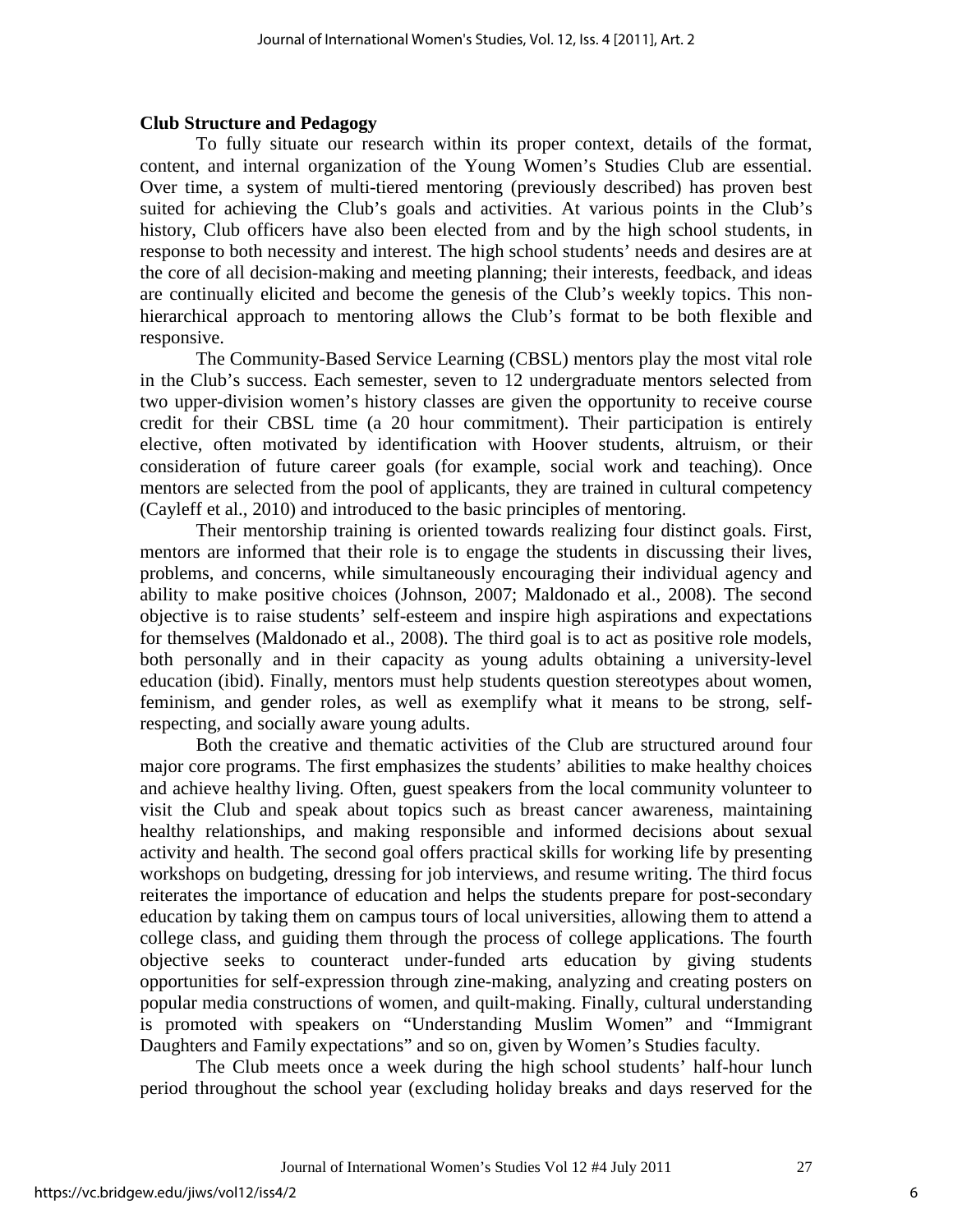high school's standardized testing exams). The professor-advisor (Cayleff), graduate student coordinator (Wheeler), and undergraduate mentors arrive at the school with pizza and supplies for lunch. This ritual serves two purposes: students are able to come to the meetings directly from class without waiting in long cafeteria food lines, and, most importantly, students and mentors are able to build solidarity and friendship by sharing a meal and chatting informally. Each meeting is carefully pre-planned around a variety of topics relating to female empowerment and social justice issues. The collaborative efforts of the professor-advisor, graduate student coordinator, and undergraduate mentors work to realize these goals.

Though attendance rates fluctuate slightly, an average of 30-40 high school students attend each meeting: The (paired) undergraduate CBSL mentors divide their attention between six to eight high school students. The vast majority of Club members are female (96-98%), though several males do attend regularly and participate; likewise, the majority of mentors are female, with an occasional male. Because time is so precious, each meeting is meticulously planned in order to maximize mentoring efficacy. Occasionally CBSL mentors assist in the preparation for a meeting's main activity, but ordinarily they focus predominantly on developing bonds with Club members by sharing activities, listening, and talking with them throughout the meetings. They also offer both support and advice. Mentors face several challenges as they interact with Club members; prime among these are language barriers and coaxing shy students to speak more freely. Despite these difficulties, the Club member's end-of-semester reflections report that their relationships with their mentors aid them in decision-making, raising their self-esteem, and recognizing the commonalities they share with other young women. In short, the Young Women's Studies Club sustains its long-term success by utilizing a multi-tiered format that distributes the emotional work of mentoring, the week-long preparation for meetings, and the rewards of both amongst many individuals (Caldwell et al., 2008; Johnson, 2007a, 2007b).

Yet, the structure allows for spontaneous shifts: one meeting featured a partial screening of Jean Kilbourne's film *Killing Us Softly* (1979), a film that depicts mediated violence against women. It was followed by a discussion of these portrayals. Afterward, a Club member suggested to her CBSL mentor that they should design their own feminist, woman-positive advertisements. The Club's activity schedule was adjusted in order to implement this activity; this highly successful approach encouraged the students' participation and acknowledged the inherent worth of their opinions and ideas, thus fostering members' sense of empowerment.

The multi-tiered collaborators ensure that the Club's activities are designed and carried out in ways that meet a specific set of pedagogical criteria. The pedagogical approach to the Club is deeply informed by feminist and social justice perspectives. These emphasize the student's *active* role in obtaining, interpreting, and contributing to current bodies of knowledge (Golden, 1998; hooks, 1994; Tejeda, et al., 2003). Discussions also facilitate the multiple, co-existing factors of difference and oppression that may be present in the students' lives (Ng, 2003). These pedagogical concepts include: a) skill-building and/or learning through critical discussion; b) opportunities for mentor-student bonds to flourish; c) the furthering of students' self-esteem, selfawareness, and empowerment; and d) opportunities for students to express and expand upon their feelings and opinions, often through creative or interactive activities.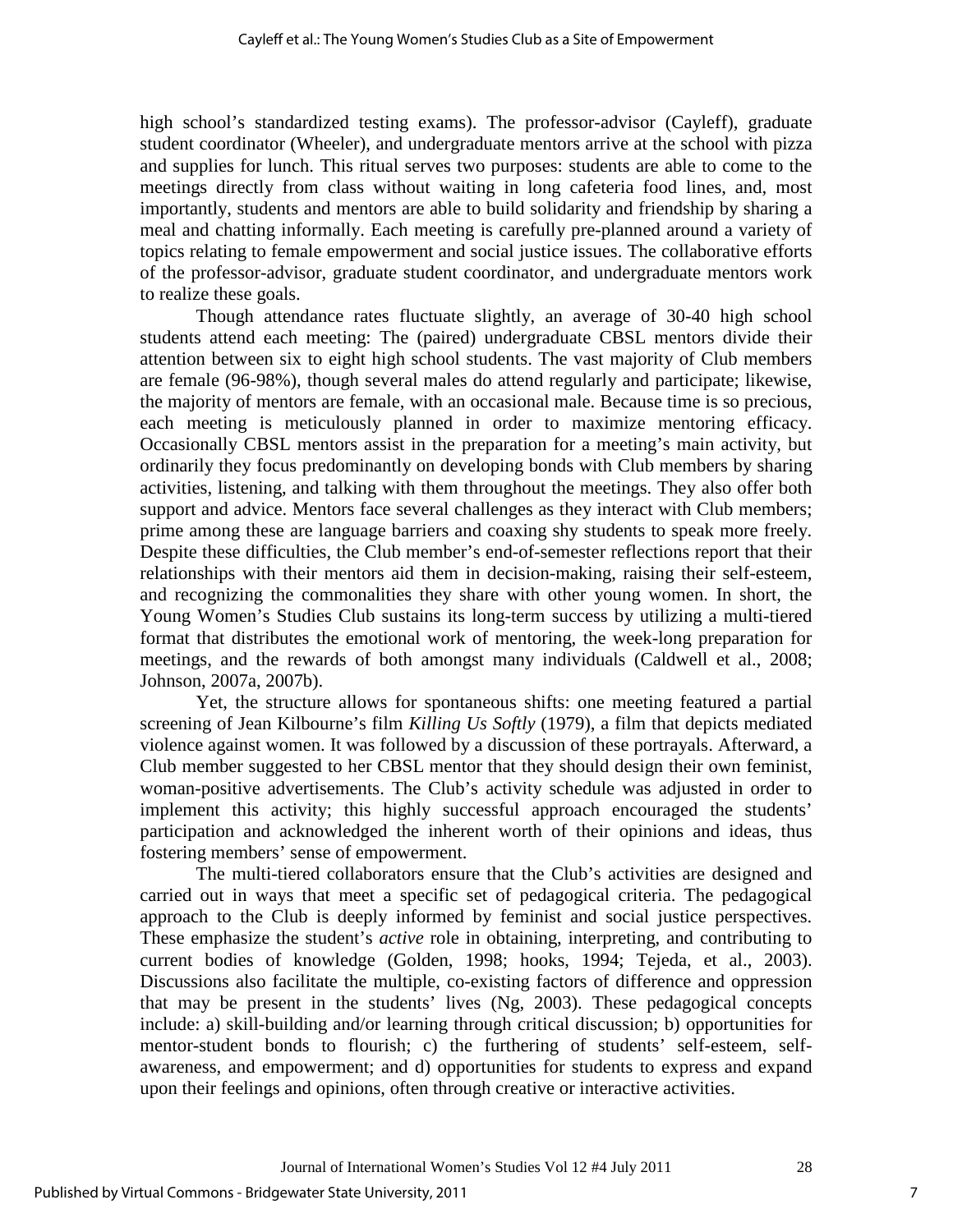During the semester in which we conducted our research, the students almost unanimously preferred creative activities where they could talk freely with their mentors, as opposed to more structured meetings that asked them to speak topically about selfesteem issues or goal-setting. For example, they enjoyed creating quilt squares that reflected themes of empowerment through both their intersecting identities and friendship and support networks. Also popular was the "Role Models" project, in which students were given one-time-use cameras and asked to take photographs of female role models in their communities. The cameras were then returned to the Club, the film developed, and the students created large posters and collages of their role models. They presented these to the Club with great enthusiasm.

This ongoing and successful pedagogy was key to our collection and interpretation of data for the *Girls' Voices* research project. It was the efficacy of the Club's current organization that allowed us (a group of four graduate students, a community activist, and a Women's Studies professor, separate from the undergraduate CSBL mentors,) to assume our role as researcher/mentors with relative ease and acceptance. The project and its emphasis on feminist pedagogy and use of oral history and qualitative methodology are described more in-depth in the following sections.

#### *Girls' Voices* **as Feminist Pedagogy and Oral History**

*Girls' Voices* utilizes feminist pedagogy, oral history, and guided mentoring to multi-cultural high school girls. It narrates the life experiences of eight self-selected teen girls ages 14 to 18 who are Club members. Of the eight interviewees, two *self-identified* as Caucasian, one as African American, one as Black and White (bi-racial), and one each as Hispanic, Latina, Vietnamese, and European (Uzbekistan). During the semester, three graduate researchers, a community activist, and their professor (Cayleff) engaged in weekly activities with the Club members and took hand-written notes on the discussions. At the end of the semester, a one-on-one interview was conducted utilizing audio recording. Specifically, the girls were asked to reflect on their: sense of agency, roles within their families, ethnic and racial identities, support networks, educational goals, non-school activities, and the impact of the Club on their self-perceptions and choices. Historians Armitage and Gluck (1998) write that the importance of conducting oral history is that it not only advances knowledge, but it can also empower people and lead to social change: a core value for Women's Studies (and other feminist) scholars (Zimmerman, 2002). *Girls' Voices* attests to this: it narrates the participants' life experiences and fosters a sense of empowerment by allowing them to speak for themselves, something the participants spoke to in interviews (Einerson, 1998). The project also bridges the academy and the community (Zimmerman, 2002), another central goal of Women's Studies.

 Researchers and student participants worked collaboratively in the "telling" of the girls' lives. They collaborated in activities that provide insights into participants' world views, self-definitions, aspirations, and concerns as culturally diverse inner-city residents. Yow (1997) emphasizes the significance of this interactive process between interviewer and interviewee, noting that oral history is co-produced by both. She further explains that reflexivity is now standard for oral history since it upholds the idea that interviewees are experts on their own lives and experiences (Einerson, 1998; Pillay, 2005). This process is valuable for the participants, the graduate student and community-activist mentors, and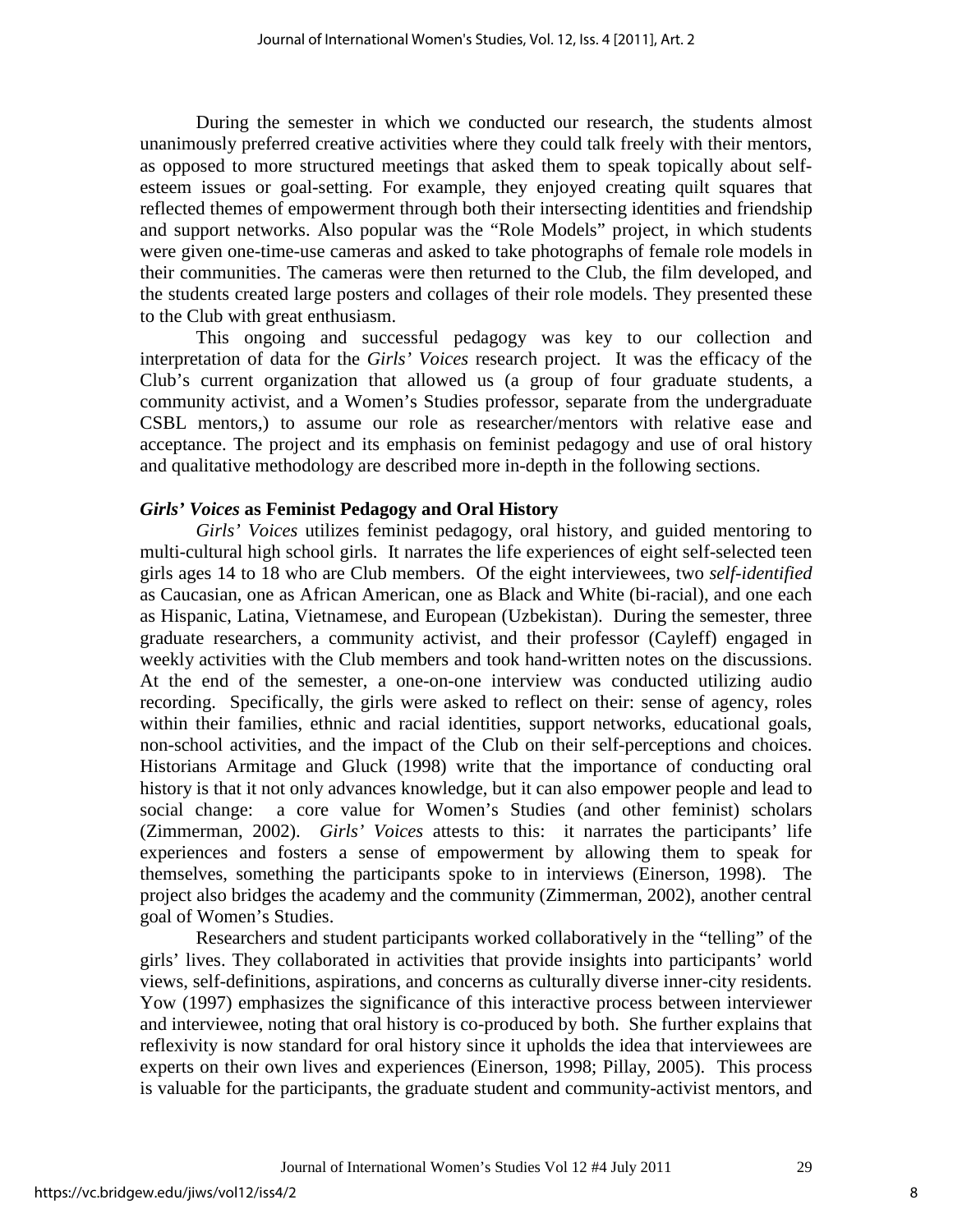ultimately, to scholarship that looks at these issues. Gluck (1977) notes that when researchers interview marginalized individuals and attempt to write them into history (a feminist methodology in itself), participants gain by seeing their lives as worthy of recording, something perhaps particularly valuable for teen girls of color and/or lower socio-economic status.

Feminist standpoint epistemology also informs the methodological and theoretical framework of this project (Brooks, 2007; Hill Collins, 1990; Kirk & Okawawa-Rey, 2010). It is based on the use of participant interviews and observations from the perspective of women's experience. It places women at the center of the research process and upholds the validity of their knowledge based on their own life experiences. Brooks (2007) corroborates this and states that standpoint epistemology is "a fusion of knowledge and practice. It is both a theory of knowledge building and a method of doing research--an approach to knowledge construction and a call to political action" (55). Hill Collins (1990) popularized this claim that women's experiences and their knowledge further sharpens attention to social inequalities and injustices. *Girls' Voices* embraced these methods: it supplemented the participant's knowledge of girls'/feminist issues through a feminist pedagogical approach to empowerment.

Central to this methodology founded in oral history and standpoint epistemology is the incorporation of direct respondent quotations, in this way allowing participants to speak for themselves rather than us speaking for them (Alcoff, 1991; McCarthy Brown, 2001). While there is a larger abundance of mentoring research that looks at quantitative rather than qualitative analysis (DuBois, Holloway, Valentine  $& Cooper, 2002$ ), there is an increasing amount of research that has incorporated such methodologies. Maldonado et al.'s (2008) analysis of a Big Sister/Little Sister program relies heavily on the inclusion of Little Sisters' quotes obtained through structured interviews. Rather than projecting meaning onto respondents' answers, lengthy quotes are employed to investigate participants' subjective perceptions of the importance of the mentoring program. Similar qualitative methodological frameworks have been used to: investigate girls' perception of empowerment through music-focused schools (Apolloni, 2008), determine effective practices in female leadership programs (Denner, Meyer & Bean, 2005), record changes in perceived mentee-mentor relationships from youth to adolescents (Liang, Spencer, Brogan & Corral, 2008), and analyze girls' narratives to identify interrelated relational processes between female dyads of mentees and mentors (Spencer & Liang, 2009).

Our use of feminist standpoint epistemology and oral history contends that these narratives pertain to those girls we interviewed. They can be instructive about the experiences of other people, but they cannot be assumed to be a universal "truth." Standpoint epistemology asserts that an individual's multiple social locations create identity and life circumstances, but this is not to generalize irresponsibly. Their narratives do resonate with previous scholarly findings and informal conversations and written reflections with Club members, mentors and faculty over the years. The narratives of these young women reveal themes of inclusion/exclusion, issues of race, and feelings of empowerment that are reflected both in the literature (see above) and informal communication with young women not in the *Girls' Voices* Study, but active in the YWSC. While these narratives are not quantitative using a large sample, they do offer insights into the experience of young women within this community and the perceived positive impact of this specific mentoring program. Such an increased awareness offers a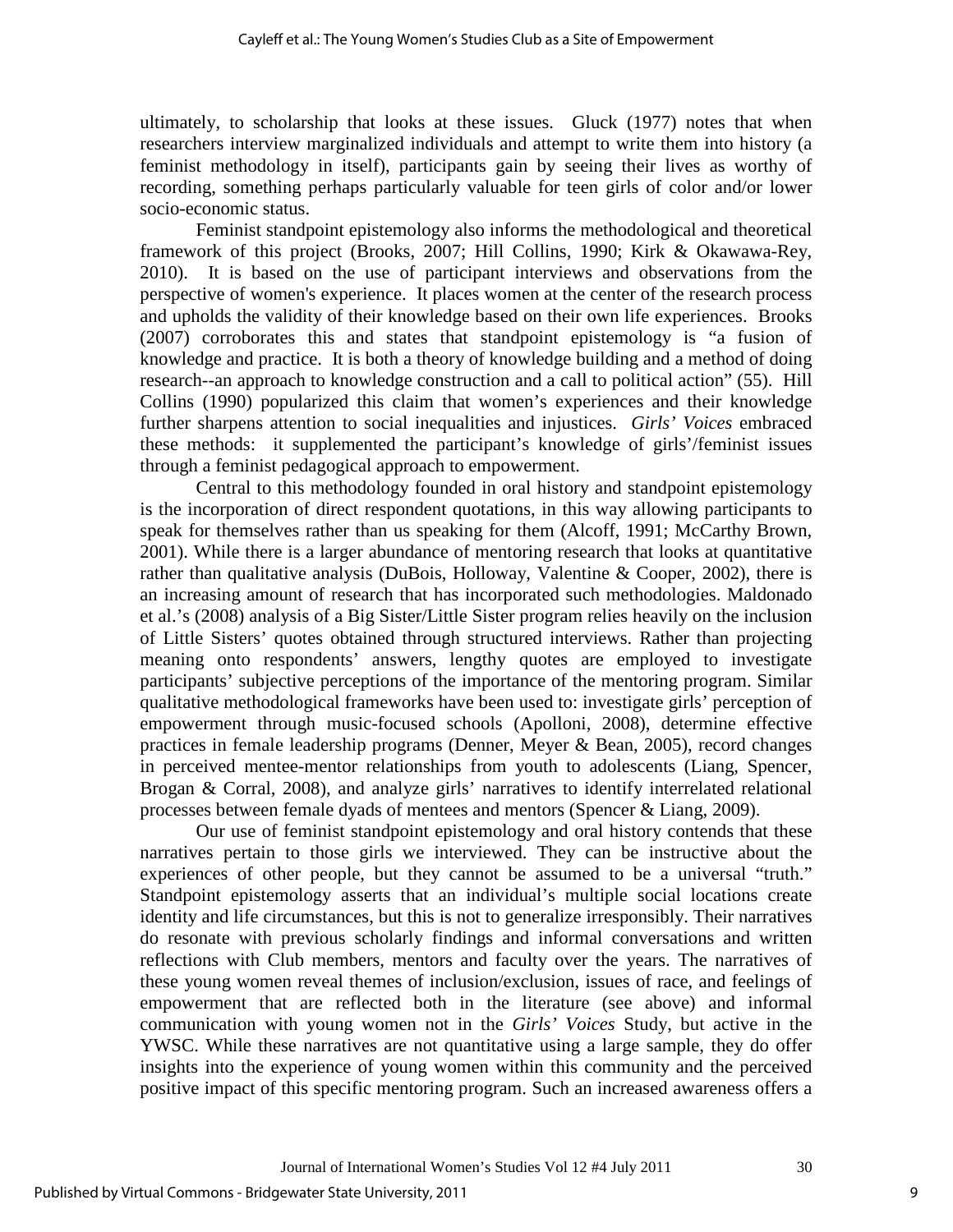more accurate and authentic understanding (Brooks, 2007) of what it may be like for a young women at Hoover High School today. It also highlights ways in which other mentoring programs in similar settings may prove effective and influential.

In order to conduct our research, we followed Institutional Review Board (IRB) protocols. Particular care was taken as the participants were minors and parental consent was necessary. The consent forms were readily available to students and their parents in both English and Spanish; the Hoover High principal also assented since the Club meets on-site. Participants then made a commitment to attend a minimum of eight Club meetings and to be interviewed one-on-one by their graduate mentor at the end of the semester (with incentives of two movie tickets and a gift certificate to Subway offered). Potential risks included possible feelings of discomfort for the participants (a risk of all qualitative research involving interviews) but were outweighed by potential benefits such as a heightened sense of self-awareness and self-esteem, something confirmed by participants.

#### *A Collaborative Endeavor*

As discussed in previous sections, the Club's success depends upon multi-tiered mentoring and activities designed to empower members. Hence, the researchers served as mentors to the participants, who were not separated from their friends or other Club members during the semester. Data was collected through conversations and interactions with the girls over the course of fall semester 2009. This data was supplemented by oneon-one interviews with individual girls at the end of this semester. In addition to the five researchers previously mentioned, the graduate student coordinator (Wheeler) and another Women's Studies student participated in the project; involvement varied from six months to two years. Data was co-collected, co-discussed, and all researchers' voices and contributions were valued equally. All seven authors worked on the collection and interpretation of data, secondary research, writing, and editing. This process involved numerous meetings, phone calls, and e-mails, facilitated by leadership that emerged within the group.

#### **Results and Discussion**

The following section presents the results of our project. Before delving into those, we want to add that, in an attempt to truly reflect the participants' voices, we conducted a focus group in April 2010. Five of the eight participants were able to participate in a discussion where we asked them to elaborate on issues such as: the impact of the Club, possible barriers to future goals, how their social locations affect their lives, and how they perceived their experiences as participants in *Girls' Voices*. All five participants said they personally benefited from their participation. Ayesha and Shanelle explained that the one-on-one interviews were particularly helpful in prioritizing their lives and allowing them a means of discussing issues important to them. Ayesha said that the interview "was kind of like an opening for me, so it was like a relief kind of to say my thoughts and stuff." Esperanza pointed out that the researchers' mentoring was particularly important. She said:

I got to talk, and I felt really good about it. She's [her mentor/interviewer) like a good friend, umm I talked before with other friends like that, but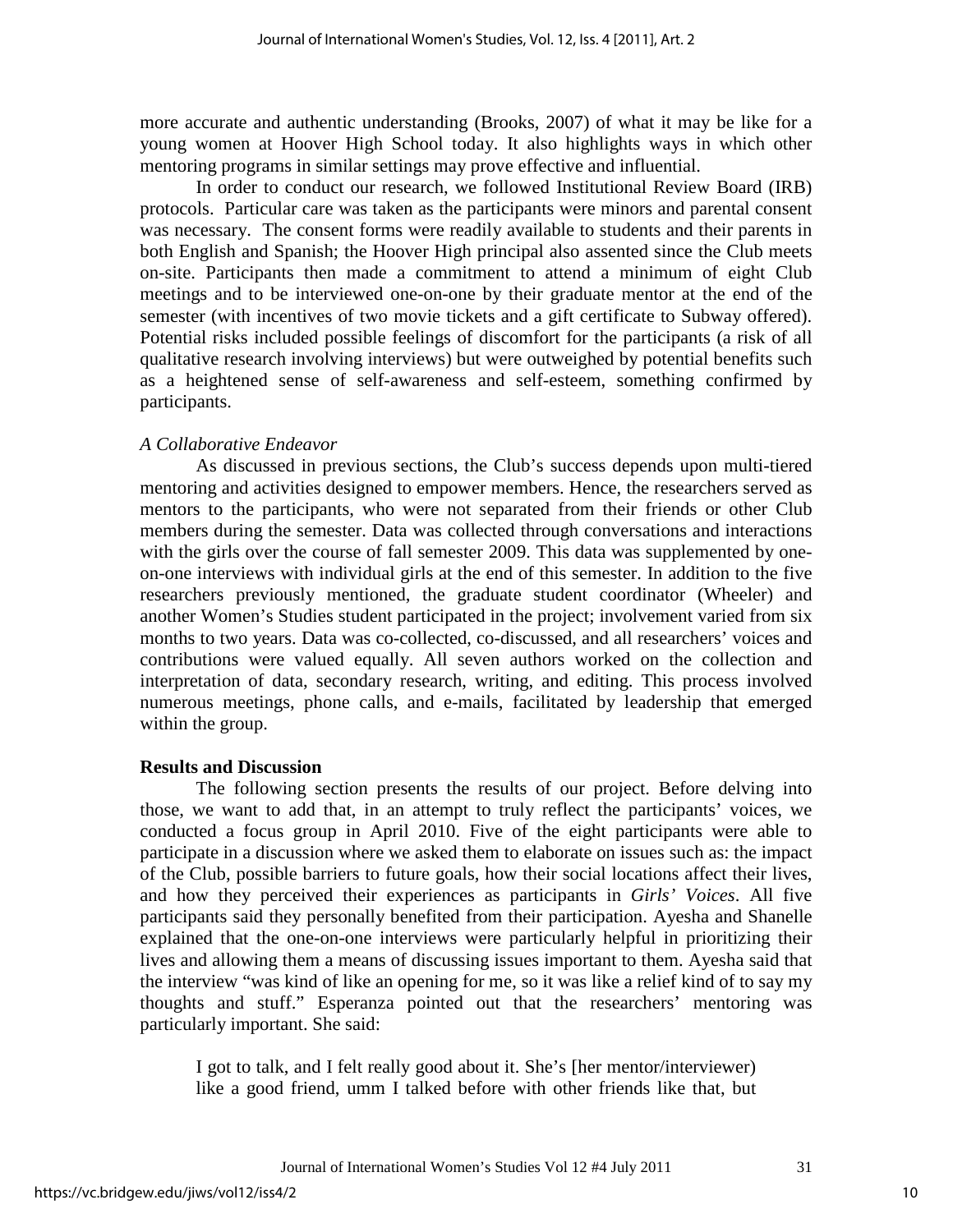then they don't understand really, because since they are my age, she's older so she knows how I feel because she's been there before.

After 10-plus weeks of interaction with the girls, one-on-one interviews, and a focus group designed to ensure our findings reflect the participants' voices, we collectively combed through notes and transcriptions to present findings that, true to oral history and feminist methodology, relay the life experiences and insights of the eight participants. Below we group our findings into three themes, quoting the girls often to prioritize their voices. The first time each girl is mentioned, we include their ages and races/ethnicities; variations reflect how the girls' self-identified. The girls are identified by pseudonyms that reflect their ethnic and cultural backgrounds. Amidst the results, we briefly discuss our findings and conclude with directions for future research.

## *Support Systems and Relationships*

Scholarship clearly indicates that girls with strong support systems reap many benefits (Bandura et al., 2001; Berkey et al., 2000; DuBois et al., 2002; Johnson, 2007a, 2007b; Lee & Cramond, 1999; Majoribanks, 1986; Maldonado et al., 2008; McCluskey et al., 2004; Stanton-Salazar & Dornbusch, 1995; Trice & Knapp, 1992). Our participants, with their close ties to family and friends, reflect this trend. Unlike the Euro-American psychological development models that stress individuation and separation (Allen & Stoltenberg, 1995; Allison & Sabatelli, 1988; Blos, 1967; Bray & Harvey, 1992; Daniels, 1990; Gnaulti & Heine, 2001; Hoffman, 1984; Mahler, 1968; Rice, 1992; Steinberg & Silverman, 1986; Tamar et al., 2006), none of the girls in the study sought to distance themselves from their familial contexts. All of the girls said that family and friends were crucial to their well being and pointed to female role models as particularly influential. Mothers and extended female kin (aunts, grandmothers, sisters, godmothers for instance) were noted throughout the interviews, though mothers emerged primary among these. This emerged most clearly in their poster boards on female role models and their creative endeavor to create quilt squares that reflected their personhood and values.

For example, as Shanelle (African-American, age 14) succinctly puts it, her female family members are always "willing to help." Though female family members prove to be especially important for the girls, family in general is highlighted as extremely crucial; Esperanza (Latina, age 15) stated, "We're always together. We're close-knit. We don't have anything to hide from each other. […] Without family, where would I be?" Mercedes (Hispanic, age 17) echoed this statement, "I'm really close with them [family], I'm like a daddy's little girl…me and my mom are really close, she's like my sister." Even more poignantly direct, Ayesha ("Black and White" [biracial], age 14) stated:

Most important is having a healthy relationship with your family…because without a relationship without your family, you basically have nothing...how can you have a relationship with someone else if you can't have a relationship with your family?

These affectional bonds are strengthened by time spent together and reciprocity; Ayesha continued, "We [her family] spend a lot of time together." This importance of familial

Journal of International Women's Studies Vol 12 #4 July 2011 32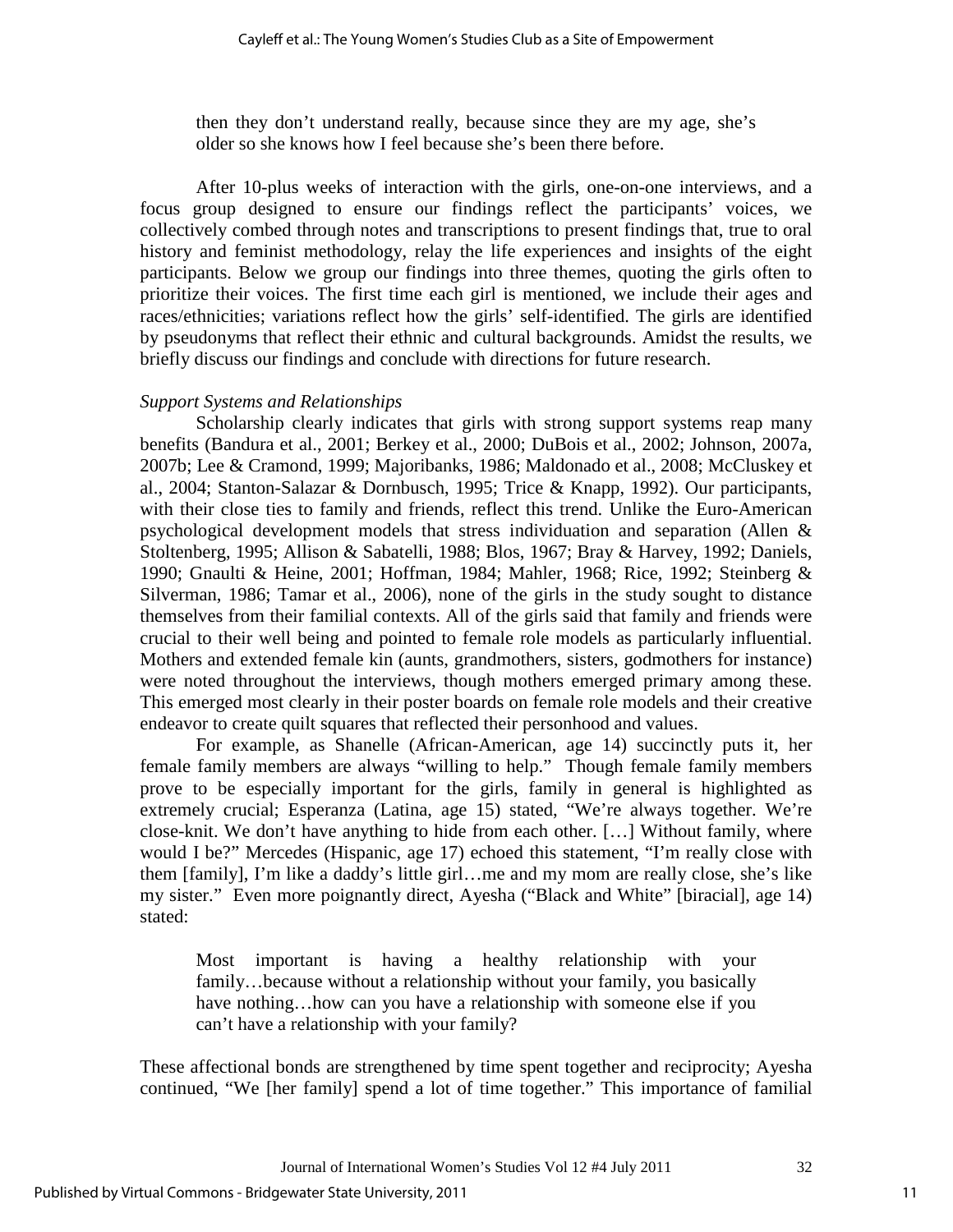reciprocity is mirrored in statements from many of the girls. As Shanelle stated, "[my mom] helps me when I have problems at school…and they [family] help me with my homework, and I help my family out by, like, doing things that are helpful for them."

There is not always a clear distinction between the instrumentality of family and friends. As Lizbeth emphasized, (Euro-American, age 15), "I value family first and foremost, but after my family comes my friends…besides my family, my friends will always be there for me." Concomitantly, there is a marked conflation between the use of the terms "sister" and "best friend" with many participants likening their best friends to their sisters or family members, or describing family members as best friends. Melynda (Euro-American, age 16) referred to her sister as her best friend. Similarly, Anh (Vietnamese, age 15) juxtaposed this relationship when she relayed that her best friends are like sisters. Significantly, the YWSC became a site for the development of such bonds.

#### *The YWSC as a Site to Build Bonds and Transformative Resistance*

All of the girls described the Club as a positive influence on their lives. Esperanza said, "I feel like I'm actually a part of something. […] I'm really proud to be part of the group, like you support us." Esperanza and the other seven participants all discussed increased confidence, pride, and camaraderie as a result of membership in the YWSC, something supported by scholarship that indicates that mentoring can have a positive impact on the lives of girls, particularly girls of color (Bandura, Barbaranelli, Caprara, & Pastorelli, 2001; Majoribanks, 1986; Trice & Knapp, 1992). Feruza (Uzbekistani, age 15), for instance, explained that the YWSC gave her confidence as a girl and helped her build friendships. She said it is important to come to the Club to "get help and mentoring and have fun too." Ayesha added, "I respected myself more after coming here."

 Club members demonstrate a greater awareness of the social pressures girls face, a result, most likely, from their participation in YWSC activities designed to raise the girls' consciousness. Two examples of such activities include the Clothesline Project, which gives voice to the violence in girls' lives and positive media collages, which reject idealized girlhood. Melynda, for instance, referenced such activities' impact when she stated that the Club "helps [members] to realize what some girls go through and how people are affected by sexism and stuff." Participants explained that this greater comprehension of social pressures, such as media portrayals of women and peer pressure on girls to have sex, provided them with tools for resistance. Melynda noted that the Club not only helps members realize what girls are going through, but it "helped [us] realize about problems that go on and [that] they are trying to teach us how to overcome them." Literature confirms that mentoring programs such as the YWSC have been effective in helping mentees combat pressures (Berkey, Franzen, & Leitz, 2000; Brown, 2004; DuBois et al., 2002; Johnson, 2007a, 2007b; Maldonado et al., 2008; McCluskey et al., 2004), and this was reflected in the participants' statements. Shanelle, for example, asserted that things get "better each week because you guys explain stuff that girls go through, and it helps us understand things better. We don't have to be like things that are on TV, we can be ourselves and stuff like that." Shanelle, Melynda, and a number of other participants emphasized that the Club empowered them to be themselves. Their statements indicate that the girls' newfound awareness of social pressures and their understanding that their experiences are shared by others provided room for them to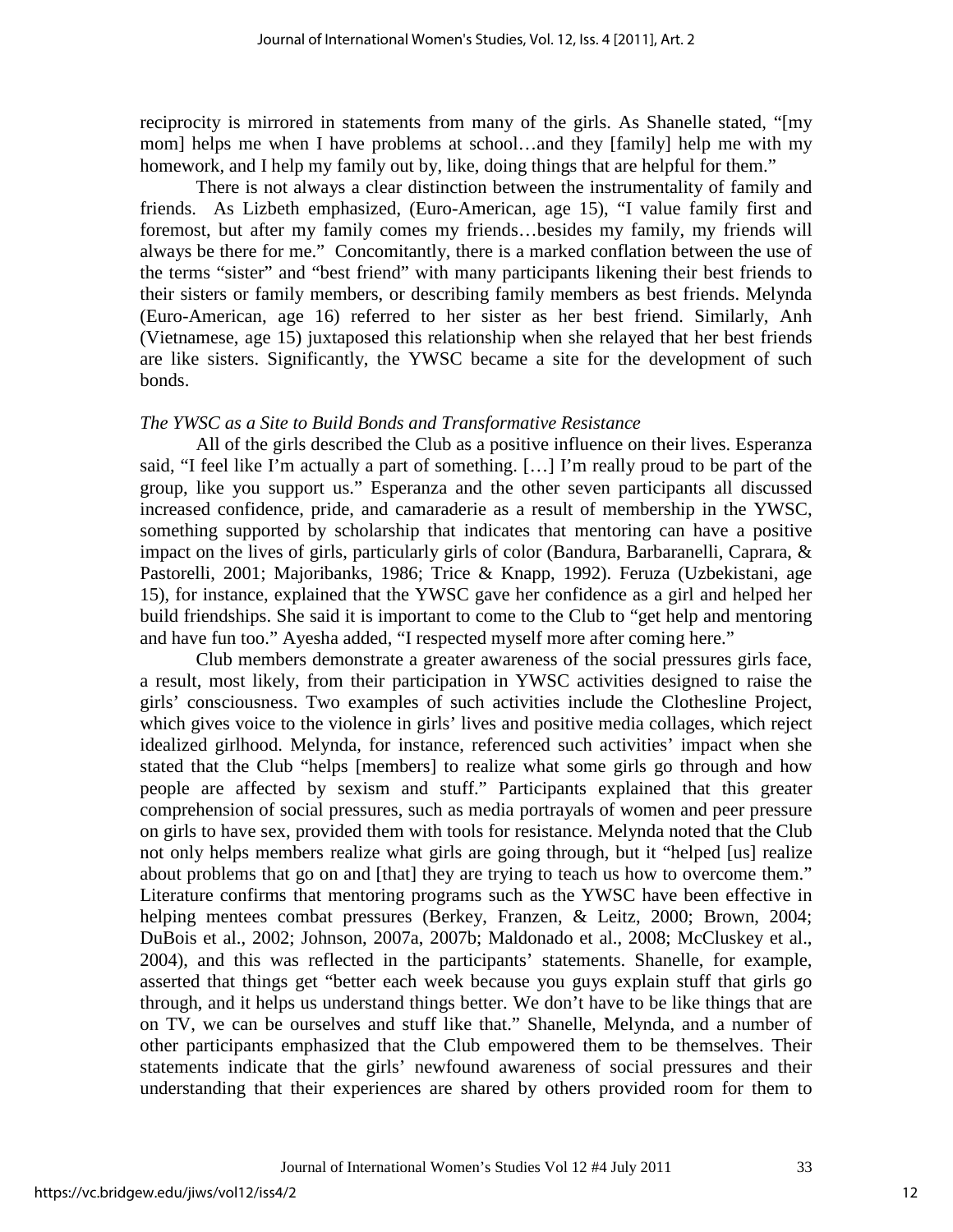refuse to conform to social expectations. This, along with their increased confidence in their unique identities, is significant given that research demonstrates that most girls' self-esteem and self-confidence falls in middle and high school (AAUW, 1992; Block & Weiss, 1993; Jhally & Kilbourne, 2000; Rosser, 1998; Sadker et al., 2008).

## *Cultural Competency*

Not only is the Club a site of consciousness-raising and transformative resistance, but it is also a place where girls establish friendships and build bonds across race and class. Many participants described the Club as instrumental in the development of friendships and even alliances with girls outside of their usual social circles, something they noted as significant. Mercedes said, "Yeah, because if we wouldn't have been able to sit down with a different race in a group and actually talk about these things, like, I don't think we would have ever did it on our own because we would be in that still judgmental part."

Many of the participants indicated that before attending the YWSC, they believed that people of different ethnicities would not understand their experiences and tended to form friendships with people of the same background as a result. Some of the girls, of course, had friends of different racial, ethnic, and class backgrounds prior to their participation in the Club. The Club, however, provided an opportunity for girls of different backgrounds to sit down together and share their experiences. Activities designed to raise awareness of and celebrate the diversity of the girls' lives, like poetry, posters, Black History Month, and undergraduate students who spoke on LGBTQ (lesbian, gay, bisexual, trans, queer) issues facilitated cross-racial/ethnic/class bonding, leading the girls to realize their shared commonalities as young women and allowing them greater understanding of and respect for differences. Melynda stated that "Because of going here, we talk to people we wouldn't have. […] Like normally we wouldn't have been in the same room talking about certain things. […] It opens up room for us to get to know each other better." Anh echoed this in stating that she now recognizes that girls share experiences, and she feels "safer" talking to others as a result. In a society that often divides girls' interests (Simmons, 2009) and where a misunderstanding of difference and lack of appreciation of commonality frequently leads to hostility and social distancing from "others," it is significant that the girls report increased appreciation of and respect for perceived others as a result of Club participation. The realization of the Club's mission of promoting cultural competency is clearly reflected in the girls' statements.

## *Reclaiming Hoover*

Coming together across ethnicities also allowed the girls to interrogate how Hoover's negative reputation impacts them. Esperanza explained that, "When people ask, "Oh, what school do you go to?' and you say Hoover, people say, 'Oh, you're ghetto' and sometimes stop talking to you just because of that." Responding to Esperanza's statement, Ayesha pointed out that before she began attending the YWSC she bought into preconceived notions of Hoover as being "ghetto," as highlighted by Esperanza. However, the YWSC helped her to deal with others' negative opinions. Ayesha asserted:

I kind of felt that way before I got there, before I got to the Young Women's Studies Club, but like during the process I started kind of edging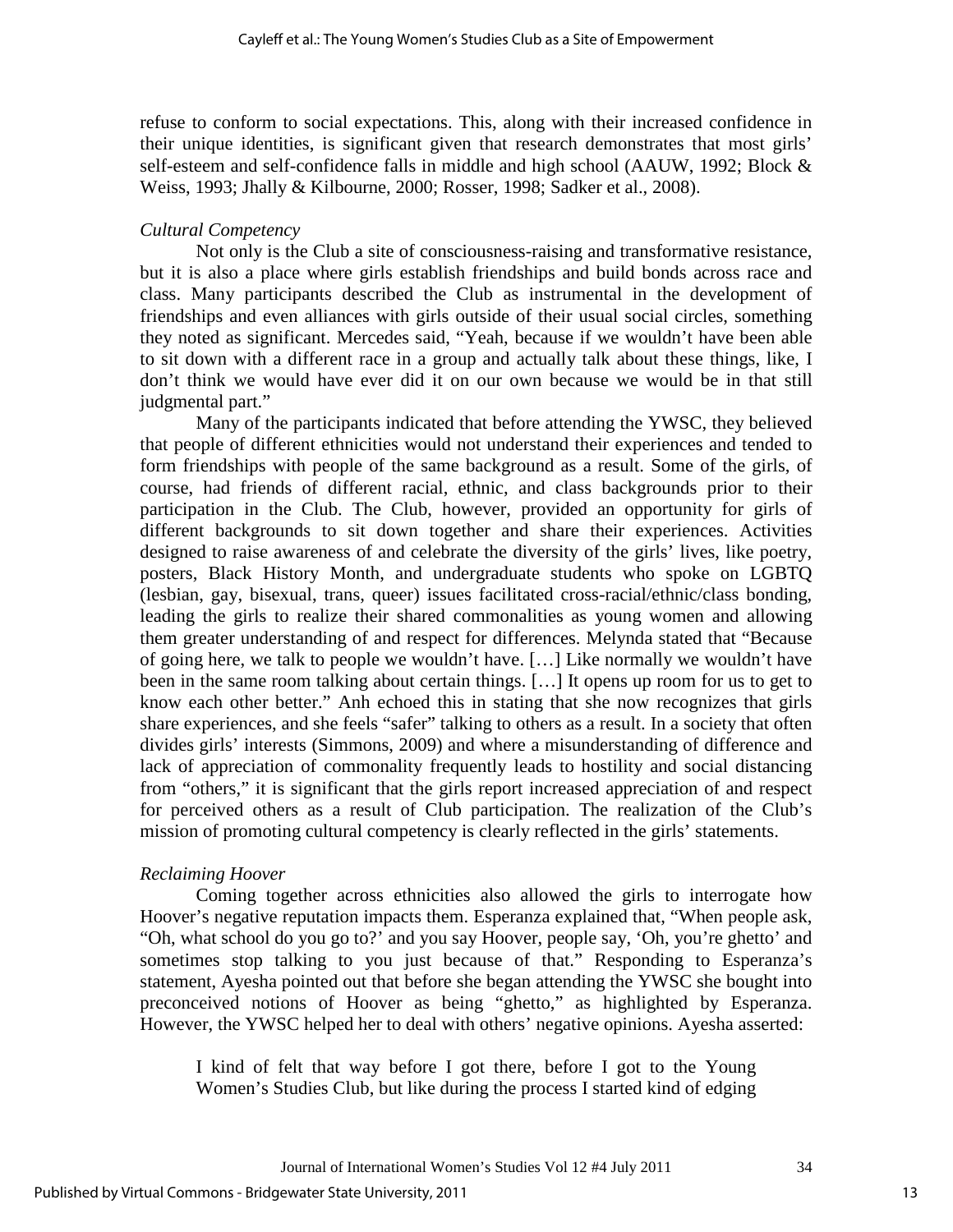away because I met people more like me and they thought the same way, so I was like 'Oh, well, who cares what other people say, it's not true, and I know it's not true so why believe it.'

The Club and their friendships with other like-minded girls provided participants with the means to resist people's biases toward and misperceptions of Hoover and the students that attend the school. While Esperanza and Ayesha were the most vocal during this portion of the discussion, these sentiments were confirmed by each participant. It is clear that the Club provided the girls with a sense of agency and allowed them to reject racist and classist stereotypes. As Ayesha said, "We come here because we want to, not because we are forced." As the next section will illustrate, this reclamation of Hoover pride also reflects the girls' positive educational experiences with their teachers, the YWSC, and other Hoover mentoring programs, as well as their own use of Hoover as a stepping stone toward their goals of higher education. While it is discussed more in depth in the next section, we want to acknowledge that these girls do not necessarily differ from other Hoover students in their aspirations, but in their greater access to the resources, guidance, and skills to allow them to fulfill their dreams. It is apparent that the Club is one such major resource for the girls.

## *YWSC and Education and Goal Setting*

The literature has shown that adult support and mentoring are significant in setting educational and career aspirations for students (Bandura, Barbaranelli, Caprara, & Pastorelli, 2001; Majoribanks, 1986; Trice & Knapp, 1992). In addition to the Young Women's Studies Club, Hoover High also offers Advancement Via Individual Determination (AVID), a program aimed at fostering the academic skills necessary to increase middle-performing students' enrollment in four-year colleges and universities (AVID, n.y.), in addition to other academic counseling and pre-professional societies that they can access for scholarly guidance. Three of our participants (38%) specifically mention their participation in AVID, while several also indicate other sources of academic support outside of the YWSC. Another large population from which the YWSC draws from is English as a Second Language (ESL) students. Notably, during the 2009- 2010 academic year, the Hoover YWSC teacher/advisors were an ESL teacher and a health educator. Their rapport with students and enthusiasm for the Club was an asset on all fronts. Previous teachers/advisors were, of course, valuable, but the current combination is ideal.

 It is unsurprising, then, that all participants said that education is an important aspect of their self-identity and an immediate goal. Furthermore, they all discussed the importance of going to college or university after high school, and many specifically indicated they wanted to maintain a good Grade Point Average (GPA) of 3.5 in order to attend an institution of higher education. As pointed out in several interviews, this 3.5 GPA is founded upon the idea that it will provide an automatic entrance to San Diego State University (SDSU) through a reciprocal agreement. For those not interested in SDSU, a 3.5 GPA is seen as the minimum to enter other universities and colleges. This emphasis on a strong GPA and college aspirations is highlighted when Lizbeth stated, "I at least want to pass with a 3.5 GPA…[after] high school…I want to go to UCSD [University of California, San Diego]". Shanelle mirrored this desire. When listing her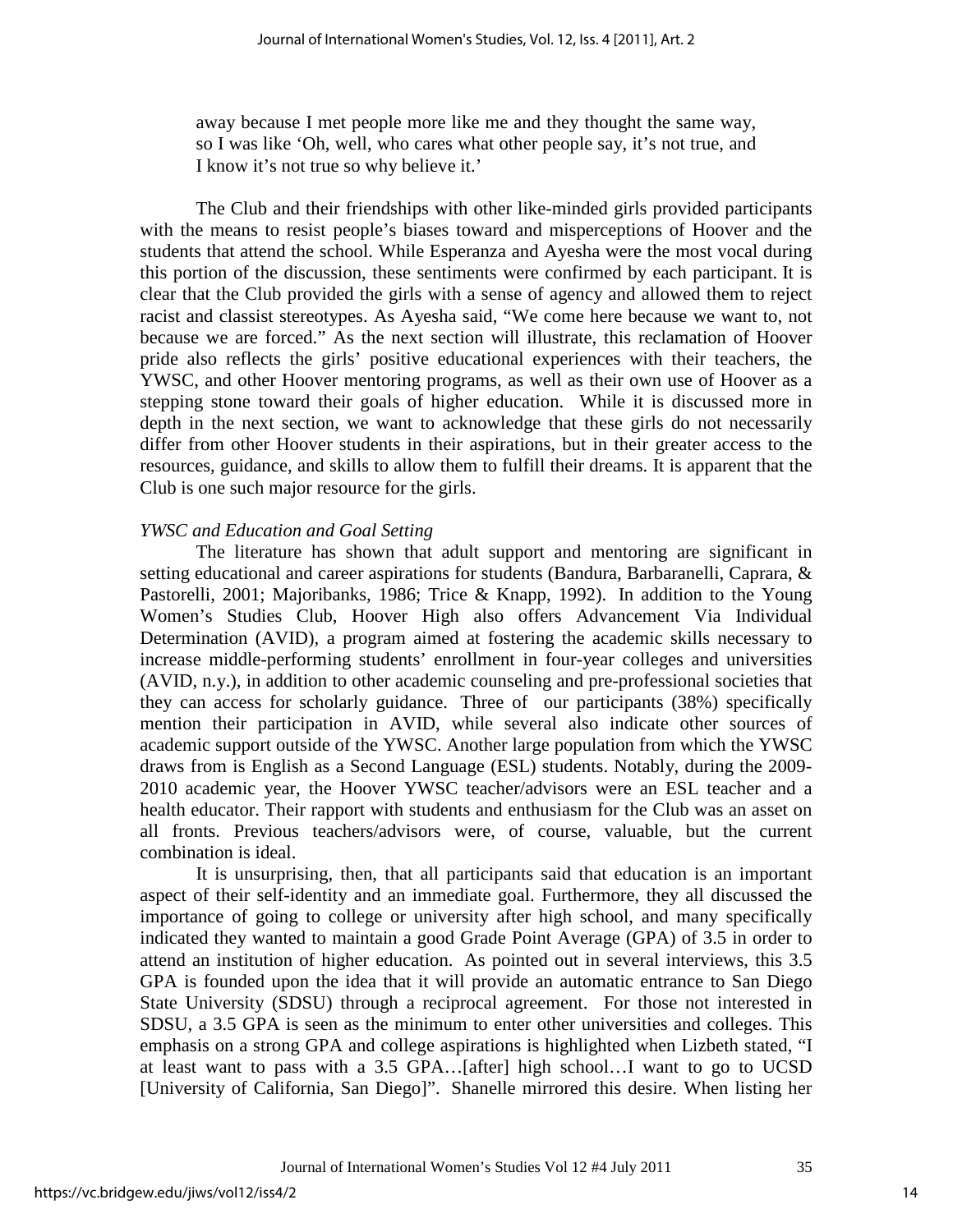top goals, she said she wants "to get straight A's, to get a 3.5, to do all my work…to go to college." Importantly, despite the other academic resources offered at Hoover High, half of the participants cited the YWSC as having a profound influence upon the importance they place on college and professional aspirations. Anh illustrated this when she said, "The Club made me think more about college and to be more serious about college." Aspects of the YWSC that directly foster this increased emphasis on higher education amongst the participants include the academic standing of the mentors which provides a positive model for college-bound young women, "how to" college application workshops, field trips to SDSU, and goal-setting sessions.

In addition, participants pointed to motivation from familial adults in their lives as also inspiring them to be academically successful. This is most evident in Ayesha's narrative which illustrated her desire to follow in the footsteps of her female kin who have successfully negotiated competing demands of maternal responsibilities and achieving the professional status necessary to secure financial viability for their families. Ayesha said she admires her mother and grandmother:

Because my mom, even though she had me at a young age, she still went to college, she still finished high school, and then my Grandma, even though she had 15 kids, she's still a teacher, like nothing holds her back, even though she started a family young, she still did what she needed to do to make it.

 Conversely, a number of the participants recognized the socio-economic difficulties faced by their parents due to a lack of formal higher education. For many, even the thought of attending college is a novel idea as a number of the participants will be first-generation college students. Specifically three participants (Anh, Esperanza, Mercedes) will be first generation college students, whereas it is unclear for five participants (Ayesha, Feruza, Lizbeth, Melynda, and Shanelle). Mercedes, one of the would-be first generation students, demonstrates an understanding of the linkages between education, career, and economic viability, "I want to go to college, want to be the first in my family to actually get a college [degree]…because of my mom because she had me her senior year and didn't finish high school... it was probably hard for her." The mentoring received by members of the YWSC, information made available on sex education, parental influence, and personal experiences combine to motivate students to aspire to attend college, receive a degree, and enter into a professional career.

 There is an overarching concept that higher education leads to financial stability in all participants' responses. Though not couched specifically in terms of economics and socio-economic status, many participants recognize the American capitalist links between education, a career, and a moving up the proverbial economic ladder (Bills, 2003; Bowles & Gintis, 2000, 2002; Sorokin, 1959; Wolf, 2002). Ultimately, then, education is a necessary trajectory for the consideration of living outside of a lower socio-economic status and escaping the struggles associated with poverty. Esperanza succinctly stated, "They [my parents] want me to go to school and study for something. *They don't care what as long as I have a career*. They don't want me to break my back at a job for minimum wage" (italics added). In keeping with this, all eight participants identify a professional career as their ultimate goal. Half of the girls want to enter a medical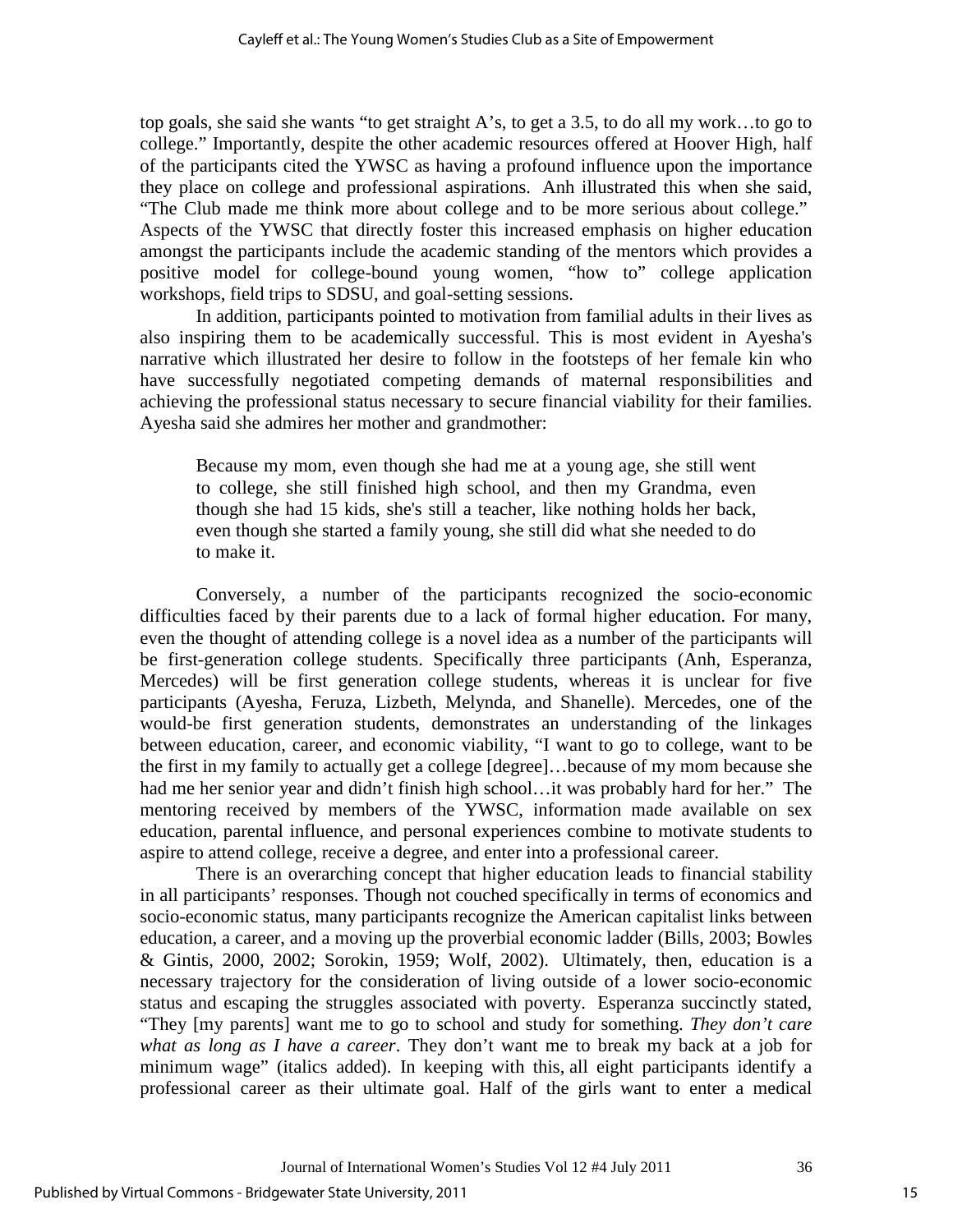profession, ranging from general medicine to "maternity doctor" [gynecology and obstetrics] and pediatrics (Ayesha, Feruza, Lizbeth, and Melynda); the other four aspire to be a lawyer (Mercedes), a veterinarian (Anh), a criminologist (Shanelle), and a Border Patrol agent (Esperanza).

These goals may prove to be difficult to attain, as several students expressed issues that hampered them such as parental insistence that they serve the family's needs, familial hesitancy to provide financial information (which prevents them from qualifying for financial aid), and feelings of uncertainty that stem from their (potential) firstgeneration college status. However, the participants did not articulate that these competing demands would problemitize achieving their goals, but that possibility exists (and is a possible topic for future study).

 Given that almost a third of the Hoover High population does not earn a high school diploma, the fact that all of these participants have professional career aspirations and are taking the steps necessary to better ensure post-secondary school success indicates that they are resistant to stereotypes surrounding high schools that are predominantly made up of students of color and/or coming from a low socio-economic status. Ayesha pointed out "that the school [Hoover High] has a bad reputation" but goes on to credit the YWSC as contributing to the development of a mentality of resistance, dismissing others' negative opinions of the constituency of the school and their subsequent academic capabilities.

As the literature has shown, for students from such demographics, mentoring programs offer them a chance to shift away from and offset the negative impacts of the various intersecting social oppressions they face and helps strengthen confidence, academic success, and healthy identity formation. The YWSC ultimately contributes to the development of personal agency and bolsters resiliency for young women who often experience pressure to surrender to what is expected of them as women negotiating life after high school.

## *The Process of Feminist Collaboration in Girls' Voices*

In keeping with self-reflection, we, as feminist scholars, feel it is important to discuss our feelings and thoughts on the research process. In keeping with such reflexivity, all members of the research team submitted brief reflections, parts of which are shared below. All of the reflections touched on the centrality of feminist pedagogy and the importance of collaboration to the success of the project, as well as the reciprocal benefits of mentoring. Jessica, a first year Women's Studies master's student, summed up the group's feelings about collaboration quite well in writing:

My voice and my contributions have been consistently heard and incorporated along this collective journey, and the women I work with have modeled for me a revolutionary method of academic production heavy with the transformative potential necessary for resisting individualistic approaches to academic achievement.

To this, Sarah, graduate student coordinator of the YWSC, added that she felt honored to "work with women equally committed to the processes of research and writing,"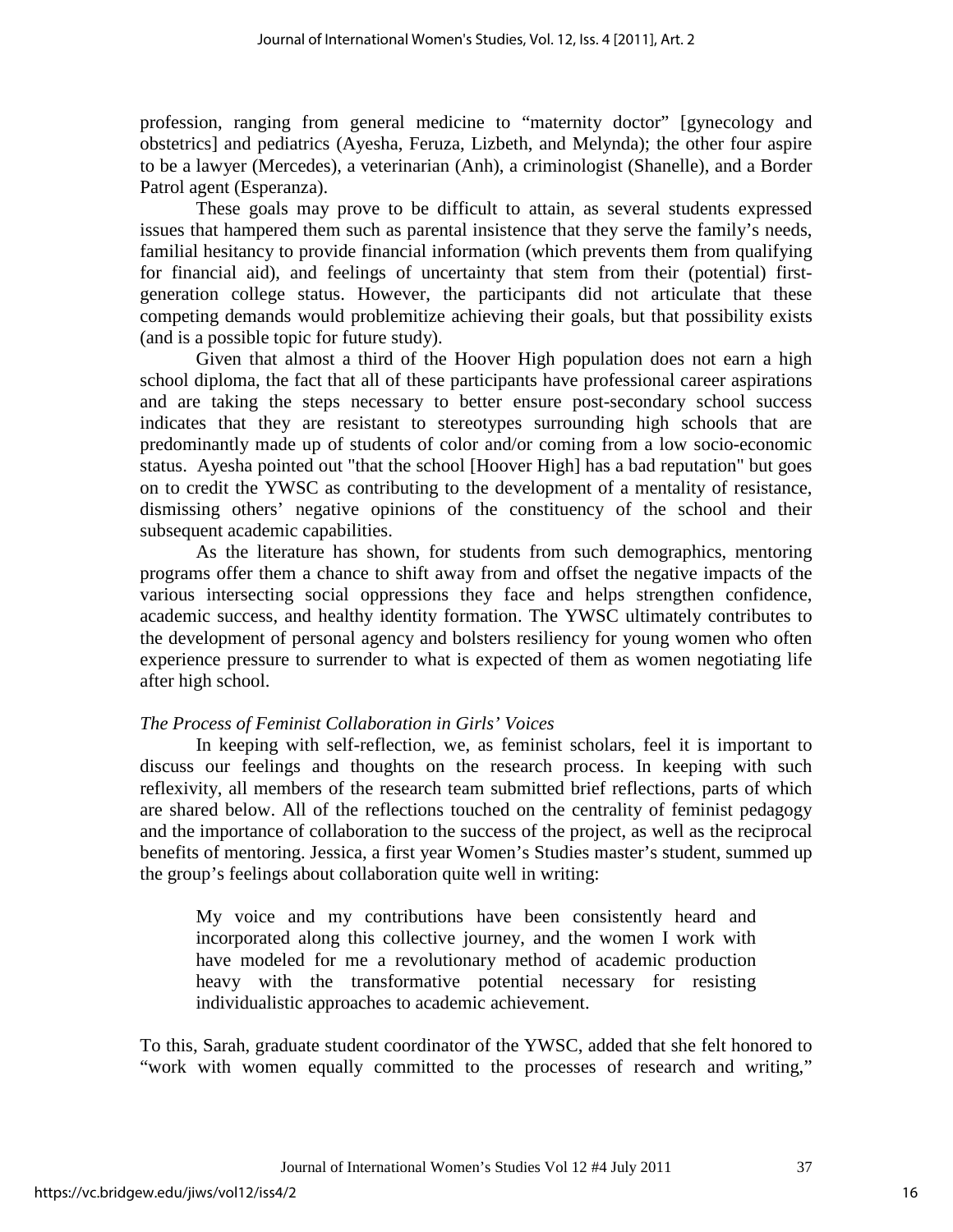speaking to others' feeling that everyone's voices were honored because everyone participated in the project fully.

For four of the researchers, this was a first experience with qualitative research and interviews, so this project presented an excellent learning experience. Alicia, a community activist about to begin the master's program in Women's Studies, explained that this project allowed her to understand the import and nature of academic research, something echoed by Jessica and Sarah. All student participants noted gratitude to Professor Susan E. Cayleff, who provided students with a crucial opportunity to grow as scholars (and to work toward conference presentations and publication) and activists.

Dr. Cayleff explained that while this project has been demanding for her, it has also been "enriching and personally satisfying," largely due to the collaborative nature of a project where "we have conceptualized an empowering realm for girls to gain selfefficacy, while approaching our vision of a just world." She also highlighted the value and satisfaction of mentoring graduate students. Cayleff and others addressed the value of this project in bridging scholarship and activism, a central tenet of Women's Studies (Zimmerman, 2002). Alicia explained that, "This experience has further solidified my commitment to the work of mentoring youth, being an advocate for their stories to be heard and shared, and for the continued bridging of the academy and the community."

Chelsea, Cristina, and Melissann also observed personal and academic fulfillment through mentoring. Although we all know the benefits of mentoring listed in scholarship, it is easy to underestimate our own roles, something Cristina, a first year master's student, explained well in sharing that her mentee hugged her after the one-on-one interview at the end of the semester.

She told me that she had not shared those things with anyone and only did so because of the role I had played sitting with her group, interacting with them and sharing my experiences. Until that moment I had not considered the trust and unspoken bond that had built in the Club, the impact and intimacy that emerged from the Club not only between the mentors and the girls but the girls with each other and with those of us working with the project.

This was echoed by Chelsea, a second year public health master's student, who added that watching the girls grow and become more self-confident has been a rewarding and enriching experience. Melissann remarked that:

The whole project has been a wonderful experience. Not only have we added to scholarship and privileged marginalized voices, but we've built friendships with participants and with each other. We've all gained from participating in this project.

For participants and researchers alike, then, the project was clearly beneficial, which clearly traces back to literature that shows that mentoring is beneficial for both mentors and mentees (Caldwell et al., 2008; Johnson, 2007a, 2007b).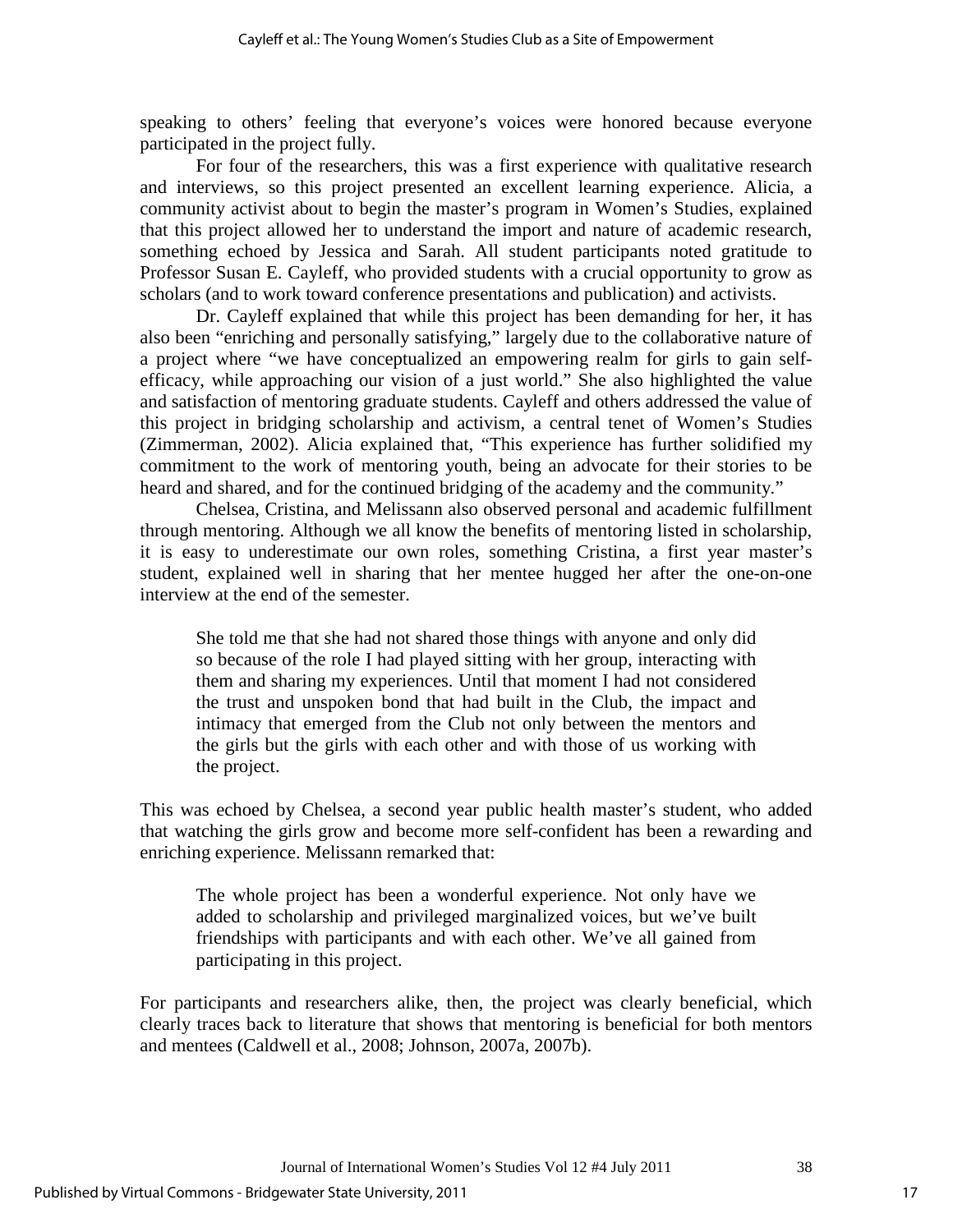## **Questions for Future Research**

The process of conducting the *Girls' Voices* study prompts several possibilities for future research. Another study could utilize a larger sample that could provide even greater insights. A longitudinal follow-up of the participants would also be ideal in that it would reveal the in/congruence of their aspirations and their lived lives as well as what factors came to play in these outcomes. Maintaining contact with the participants once they finish high school would also reveal which of the AVID, ESL and "other" students were more likely to achieve their goals.

A longitudinal study could also allow for ongoing mentoring and contact that would benefit both the girls and the researchers. However, in this case, neither the graduate students' geographic mobility nor resources make this possible. In retrospect we realize that additional demographic information would illuminate our findings. Future questions would include: length of residency in the United States, native-language spoken at home, and religious affiliation. Some of this emerged during the activities/interviews/and focus groups, but more detailed information would likely enhance our understanding of the girls.

The opportunity to engage the girls' parents in these conversations would also be a productive avenue to explore. Their perspectives and hopes for their daughters would offer interesting insights and contrast to the girls' self-designed plans. It might also spark discomfort in some whose primary hopes are that they daughters marry, raise a family, and eschew aspirations that postpone or replace this life course.

The finding that emerged from the focus group relating to the formation of crossrace coalitions beckons to scholars as well. An exploration of participants' experiences in reference to race and ethnicity would strongly contribute to scholarship. Specifically, the formation of these cross-race bonds or coalitions among the participants and also between the participants and their mentors, the duration and impact of these bonds both within and outside of the club, should be examined. Particular attention to the differences between native English-speaking students and students for whom English is a second-language in their experiences of the Club, their relationships with their mentors and to the Club's activities, would also benefit research in this area.

Finally, we would recommend that other activist/scholars who embark on a collaborative project of this scope consider a number of factors from its inception. These include: assurance of timely communication, equitable distribution of all tasks, and means to offer constructive criticism throughout the process without the risk of alienating or offending one another. We are very satisfied with our collaborative dynamics, but realize that clearer expectations, articulated at the outset, would facilitate this process for others doing similar work.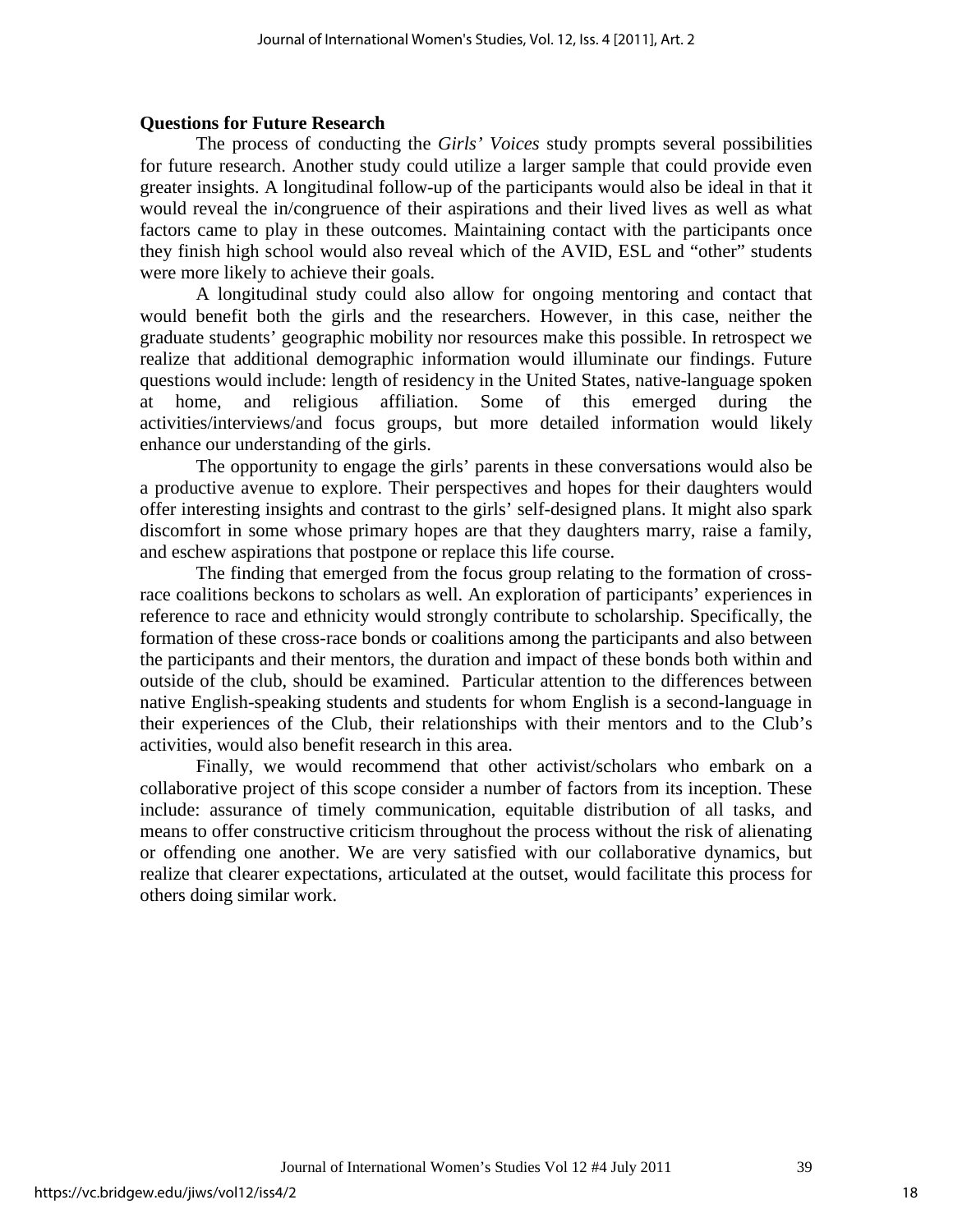#### **References**

Alcoff, L. (1991). The Problem of Speaking for Others. *Cultural Critique, 20,* 5 – 32.

- Allen, S.F., & Stoltenberg, C.D. (1995). Psychological separation of older adolescents and young adults from their parents: An investigation of gender differences. *Journal of Counseling and Development, 73*, 542-546.
- Allison, M.D., & Sabatelli, R.M. (1988). Differentiation and individuation as mediators of identity and intimacy in adolescence. *Journal of Adolescent Research, 3*, 1-16. American Association of University Women. (AAUW). (1992). *The AAUW report: How schools shortchange girls. Executive Summary.* Annapolis Junction, MD: American Association of University Women Educational Foundation.
- American Association of University Women. (AAUW). (2008). *Where are the girls?: The facts about gender equity in education.* Annapolis Junction, MD: American Association of University Women Educational Foundation.
- Andrews, M. L., & Ridenour, C. S. (2006). Gender in schools: A qualitative study of students in educational administration. *Journal of Educational Research*, *100*, 35- 43.
- Apolloni, A. (2008). Rebel Grrls in the Classroom: Vocality, Empowerment and Feminist Pedagogy at Rock and Roll Schools for Girls. *Thinking Gender Papers, UCLA Center for the Study of Women.* Retrieved from [http://scholarship.org/uc/item/0b18q8fb.](http://scholarship.org/uc/item/0b18q8fb)
- AVID: About. Retrieved May 30, 2010, from http://www.avid.org/about.html.
- Bandura, A., Barbaranelli, C., Caprara, G.V., & Pastorelli, C. (2001). Self-efficacy beliefs as shapers of children's aspirations and career trajectories. *Child Development, 72*(1),  $187 - 206$ .
- Berkey, L., Franzen, T., & Leitz, L. (2000). Feminist responses to stigma: Building assets in middle school girls. *Feminist Teacher, 13*(1), 35-47.
- Bills, D. (2003.) Credentials, signals, and screens: Explaining the relationship between schooling and job assignment. *Review of Educational Research, 73*(4), 441 – 469.
- Block, J., & Weiss, R. W. (1993). A longitudinal study of consistency and change in selfesteem from early adolescence to early adulthood. *Child Development*, *64*, 909- 923.
- Blos, P. (1967). The second individuation process of adolescence. *The Psychoanalytic Study of the Child, 22,* 162-186.
- Boler, M., & Zembylas, M. (2003). Discomforting truths: The emotional terrain of understanding difference. In P.P. Trifonas (Ed.), *Pedagogies of difference: Rethinking education for social change* (pp. 107-130)*.* New York: Routledge Falmer.
- Bowles, S., & Gintis, H. (2000). Chapter six: Does schooling raise earnings by making people smarter. In K. Arrow, & S. Bowles (Eds.), *Meritocracy and Economic Inequality* (pp. 118-136)*.* Princeton, NJ: Princeton University Press. ---. (2002). Schooling Capitalist America: Revisited. *Sociology of Education*, *75*, 1 – 18.
- Bray, J.H., and Harvey, D.M. (1992). Intimacy and individuation in young adults: Development of the young adult version of the Personal Authority in the Family System Questionnaire. *Journal of Family Psychology*, *6*, 152 – 163.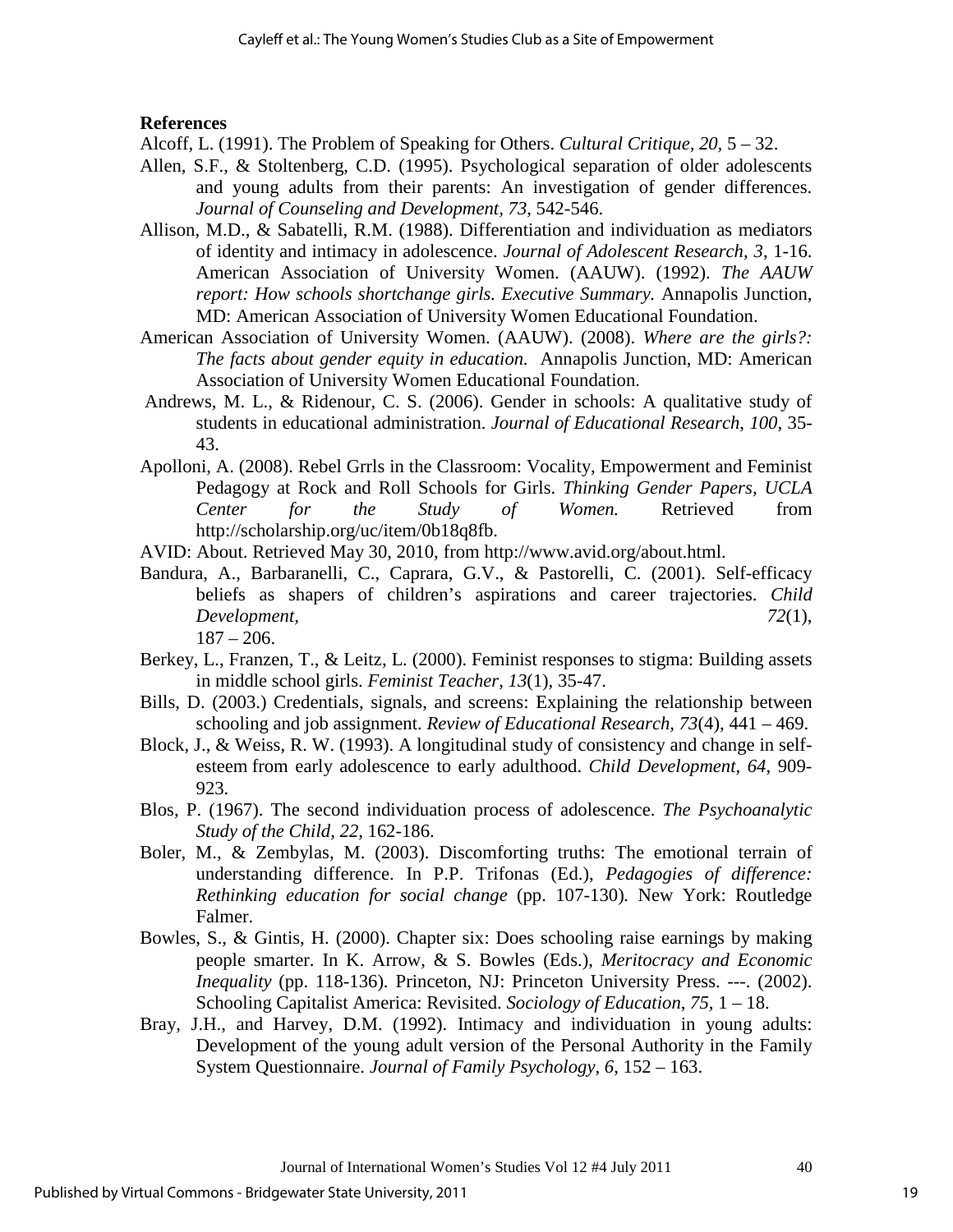- Brooks, A. (2007). Feminist standpoint epistemology: Building knowledge and empowerment through women's lived experiences. In Hesse-Biber, S.N. & Leavy, P.L. (Eds.), *Feminist Research Practice* (pp. 53-82). Thousand Oaks, CA: Sage Publications.
- California Department of Education. (2010a). *Students by Ethnicity Hoover High School, 2008-09, School Reports* [Data file]. Sacramento, CA: Author. Retrieved from http://www.ed-data.k12.ca.us/Profile.asp
- California Department of Education (2010b). *Performance-Annual Measurable Objectives (AMOs) Adequate Yearly Progress, 2009, School Reports [Date file].* Sacramento, CA: Author. Retrieved from http://www.eddata.k12.ca.us/Accountability/AYP.asp?reportNumber=1&level=&tab=2
- Cavallo, F., Zambon, A., Borraccino, A., Raven-Sieberer, U., Torsheim, T., & Lemma, P. (2006). Girls growing through adolescence have a higher risk of poor health. *Quality of Life Research, 15*, 1577-1585.
- Cayleff, S.E., & LaGrotteria, A.J. (2007). The young women's studies club: Placing gender and multicultural competence at the center. In G.B. Stahly (Ed.), *Gender identity, equity, and violence: Multidisciplinary perspectives through service learning*. Sterling, VA: Stylus Publishing.
- Cayleff, S. E. (2010). The hoover high young women's studies club. Retrieved June 16, 2010, from http://www-rohan.sdsu.edu/dept/wsweb
- Cayleff, S.E. et al. (2010). *Handbook: The young women's studies club at Hoover High: A feminist mentoring program*. Unpublished, San Diego State University.
- Cohee, G.E., Daumer, E., Kemp, T.D., Krebs, P.M., Lafky, S.A., Runzo, S., Eds. (1998). *The feminist teacher anthology: Pedagogies and classroom strategies.* New York: Teachers College Press.
- Coleman, J. (1988). Social capital in the creation of human capital. *American Journal of Sociology, 94* (Supplement), S95– 120.
- Crick, N.R., & Grotpeter, J.K. (1995). Relational aggression, gender, and sociopsychological adjustment. *Child Development,* 66(3), 710 – 722.
- Daniels, J. A. (1990). Adolescent separation-individuation and family transitions. *Adolescence*, *25*(97), 105-116.
- DeFrancisco, V. P., & Palczewski, C. H. (2007). *Communicating gender diversity: A critical approach.* Thousand Oaks, CA: Sage.
- Denner, J., Meyer, B., & Bean, S. (2004). Young Women's Leadership Alliance: Youthadult partnerships in an all-female after-school program. *Journal of Community Psychology, 33*(1), 87 – 100.
- DuBois, D.L., Holloway, B.E., Valentine, J.C., & Cooper, H. (2002). Effectiveness of Mentoring Programs for Youth: A Meta-Analytic Review. *American Journal of Community Psychology, 30*(2), 157 – 197.
- DuBois, D. L., Neville, H. A., Parra, G. R., & Pugh-Lilly, A. O. (2002). Testing a new model of mentoring. *New Directions for Youth Development*, *93,* 21–57.
- Einarsson, C., & Granström, K. (2002). Gender-biased interaction in the classroom: Influence of gender and age in the relationship between teacher and pupil. *Scandinavian Journal of Educational Research*, *46*, 117-127.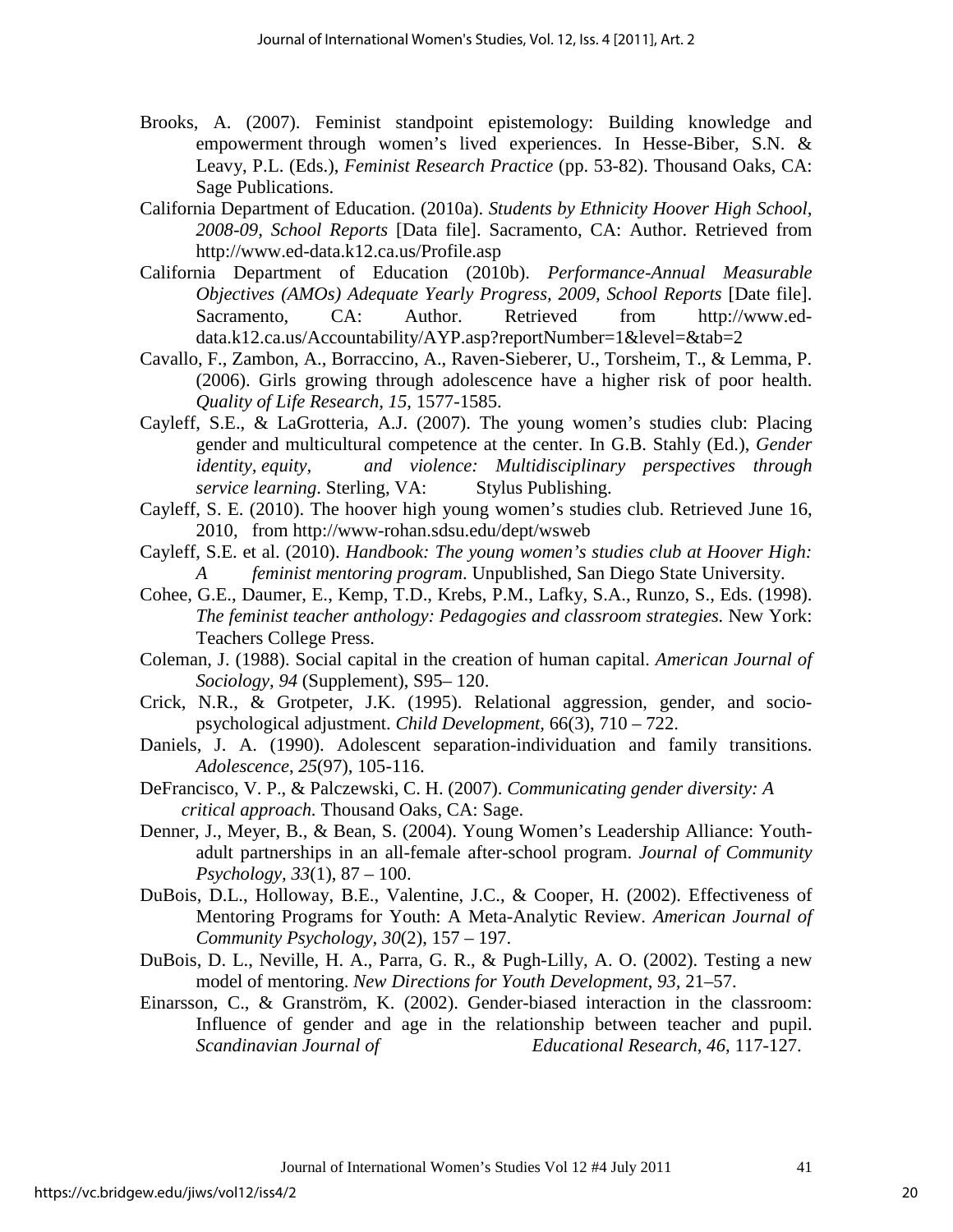- Einerson, M. J. (1998) "Do ya wanna dance?": Collaborating with and empowering preadolescent girls in feminist interpretive research. *Frontiers: A Journal of Women's Studies, 19*, 42-57.
- Fisher, B.M. (2001). *No angel in the classroom: Teaching through feminist discourse.*  New York*:*Rowman & Littlefield Publishers.
- Gluck, S. (1977). What's so special about women? Women's oral history. *Frontiers: A Journal of Women's Studies, 2,* 3-17.
- Golden, C. (1998). The radicalization of a teacher. In G.E. Cohee, E. Caumer, T.D. Kemp, P.M. Krebs, S.A. Lafky, & S. Runzo (Eds.), *The feminist teacher anthology* . New York: Teachers College Press.
- Hill Collins, P. (1990). *Black feminist thought: Knowledge, consciousness, and the politics of empowerment.* Boston: Allen & Unwin.
- Hoffman, J. A. (1984). Psychological separation of late adolescents from their parents. *Journal of Counseling Psychology, 31,* 170-178.hooks, bell. (1994). *Teaching to transgress: Education as the practice of freedom.* New York:
- Routledge. James, J. (1998). Reflections on teaching: 'Gender, Race, and Class.' In G.E. Cohee et al. (Eds), *The feminist teacher anthology: Pedagogies and classroom strategies.* New York: Teachers College Press.
- Johnson, W.B. (2007a). Why mentoring matters. *On being a mentor: A guide for higher education faculty.* Mahwah, NJ: Lawrence Erlbaum Associates.
- Johnson, W.B. (2007b). Mentoring undergraduates. *On being a mentor: A guide for higher education faculty.* Mahwah, NJ: Lawrence Erlbaum Associates.
- Keating, A. (2006). *Teaching transformation: Transcultural classroom dialogues.* New York: Palgrave MacMillan.
- Kim, Y.S., & Leventhal, B. (2008). Bullying and suicide: A review. *International Journal of Adolescent Medicine and Health, 20* (2), 133-154.
- Kirk, G. & Okazawa-Rey, M., Eds. (2010). *Women's Lives: Multicultural Perspectives*. 5<sup>th</sup> ed. New York: McGraw-Hill.
- Lazarus, M., & Wunderlich, R. (Producers), & Lazarus, M., & Wunderlich, R. (Directors). (1979). *Killing us softly* [Documentary film]. Cambridge Documentary Films.
- Lee, J., & Cramond, B. (1999). The positive effects of mentoring economically disadvantaged students. *Professional School Counseling, 2*(3), 172-178.
- Liang, B., Spencer, R., Brogan, D., & Corral, M. (2008). Mentoring relationship from early adolescence through emerging adulthood: A qualitative analysis. *Journal of Vocational Behavior, 72*(2), 168 – 182.
- Mahler, M. S. (1968). *On human symbiosis and the vicissitudes of individuation.* New York: International Universities Press.
- Majoribanks, K. (1986). A longitudinal study of adolescents aspirations as assessed by Seginer's model. *Merrill Palmer Quarterly, 32*, 211-229.
- Maldonado, N., Quarles, A., Lacey, C., & Thompson, S. (2008). Mentoring at-risk adolescent girls: Listening to "little Sisters." *Mentoring & Tutoring: Partnership in Learning, 16(*2), 221-232.
- McCarthy Brown, K. (2001). *Mama Lola: A Vodou Priestess in Brooklyn Updated and Expanded Edition.* Berkeley: University of California Press.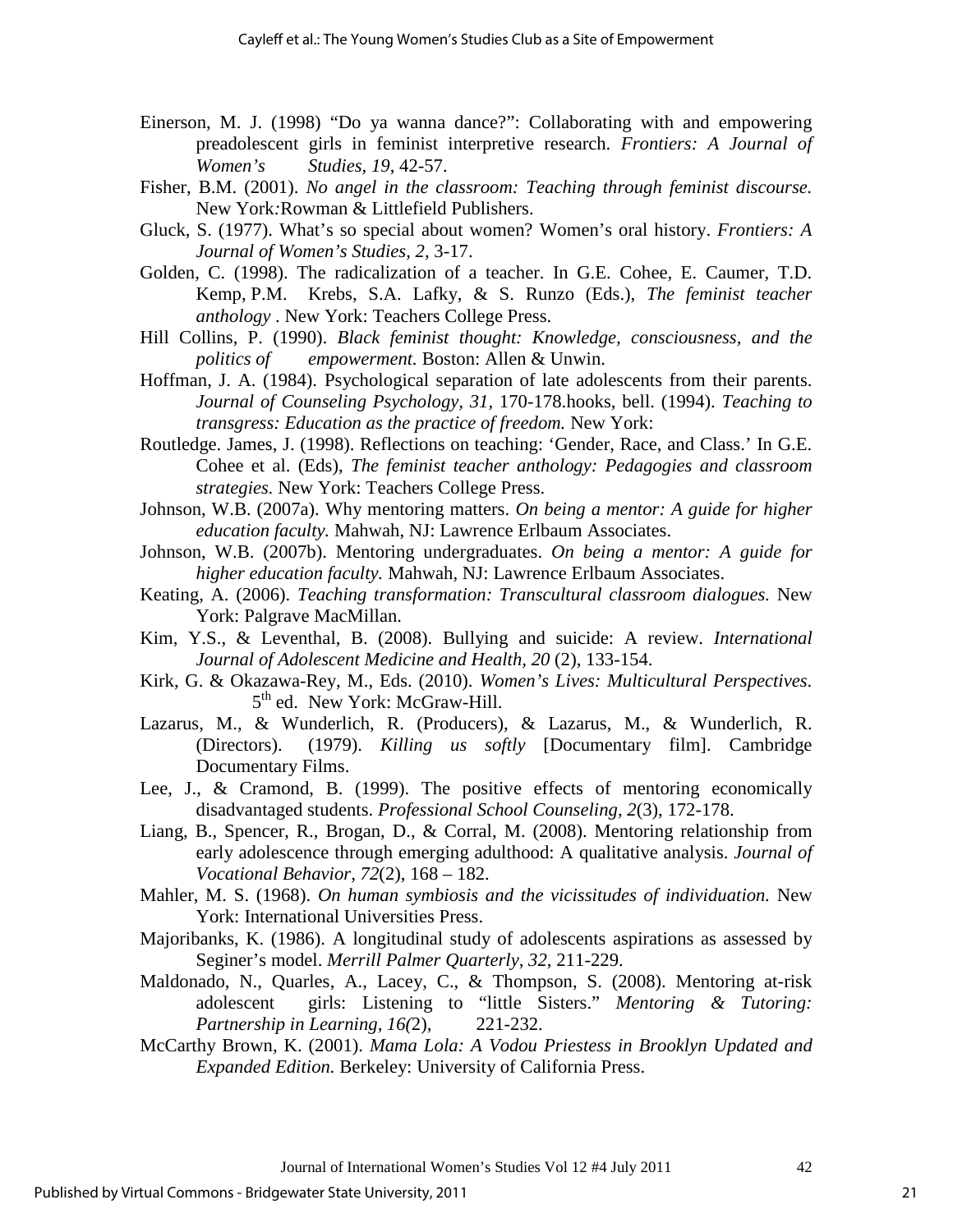- McCluskey, K.W., Noller, R.B., Lamoureux, K., & McCluskey, A.L.A. (2004). Unlocking hidden potential through mentoring. *Reclaiming Children and Youth, 13*, 85-93.
- Miller, C., & Swift, K. (1976). *Words and women*. Lincoln: iUniverse.com, Inc. Ng, R. (2003). Toward an integrative approach to equity in education.' In P.P Trifonos (Ed.) *Pedagogies of Difference: Rethinking Education for Social Change.* New York: Routeledge Palmer.
- Nwora, A. (2005). African-American students' perceptions of teacher treatment and their effects. *ProQuest Dissertations and Theses*, n/a. *Ophelia Project*. (2007). http://www.opheliaproject.org/main/index.htm
- Pillay, V. (2005). Narrative style: The inseparability of self, style, and text. *Reflective Practice*, *6*, 539-549.
- Pinquart, M., Juang, L. P., & Silbereisen, R. K. (2004). The role of self-efficacy, academic abilities, and parental education in the change in career decision of adolescents facing German unification. *Journal of Career Development*, *31*, 125- 142
- Rosser, S. (1998). Warming up the classroom climate for women'. In G.E. Cohee, et al. (Eds), *The Feminist Teacher Anthology: Pedagogies and Classroom Strategies* (pp. 31-44)*.* New York: Teachers College Press.
- Sadker, D., Sadker, M., & Zittleman, K.R. (2008). *Still failing at fairness: How gender bias cheats girls and boys in school and what we can do about it*. New York: Scribner.
- Simmons, R. (2009). *The curse of the good girl*. New York: The Penguin Press.
- Sorokin, P. (1959). *Social and cultural mobility.* Glencoe, IL: Free Press. (Original work published in 1927)
- Spencer, R., & Liang, B. (2009). "She Gives Me a Break from the World": Formal Youth Mentoring Relationships Between Adolescent Girls and Adult Women. *The Journal of Primary Prevention, 30*(2), 109 – 130.
- Stanton-Salazar, R.D., & Dornbusch, S.M. (1995). Social capital and reproduction of inequality: Information networks among Mexican-origin high school students.' *Sociology of Education, 68*(2), 116-135.
- Steinberg, L., & Silverman, S. (1986). The vicissitudes of autonomy in early adolescence. *Child Development, 57*, 841-851.
- Tamar, M., Bildik, T., Kösem, F.S., Kesikci, H., Tatar, A., Yamar, B. et al. (2006). The characteristics of separation-individuation in Turkish high school students. *Adolescence, 41*(161), 177-184.
- Tejeda, C., Espinoza, M., & Gutierrez, K. (2003). Toward a decolonizing pedagogy: Social justice reconsidered. In P.P. Trifonas (Ed.), *Pedagogies of difference: Rethinking education for social change* (pp. 9-38)*.* New York: Routeledge Falmer.
- Trice, A. D., & Knapp, L. (1992). Relationship of children's career aspirations to parents' occupations. *Journal of Genetic Psychology*, *153*, 355-357. Vail, K. (2002). How girls hurt. *American School Board Journal, 189*(8), 14-18.
- Warren-Sams, B. (2001). *Mentors confirm and enhance girls' lives*. Newton, MA: WEEA EquityResource Center.